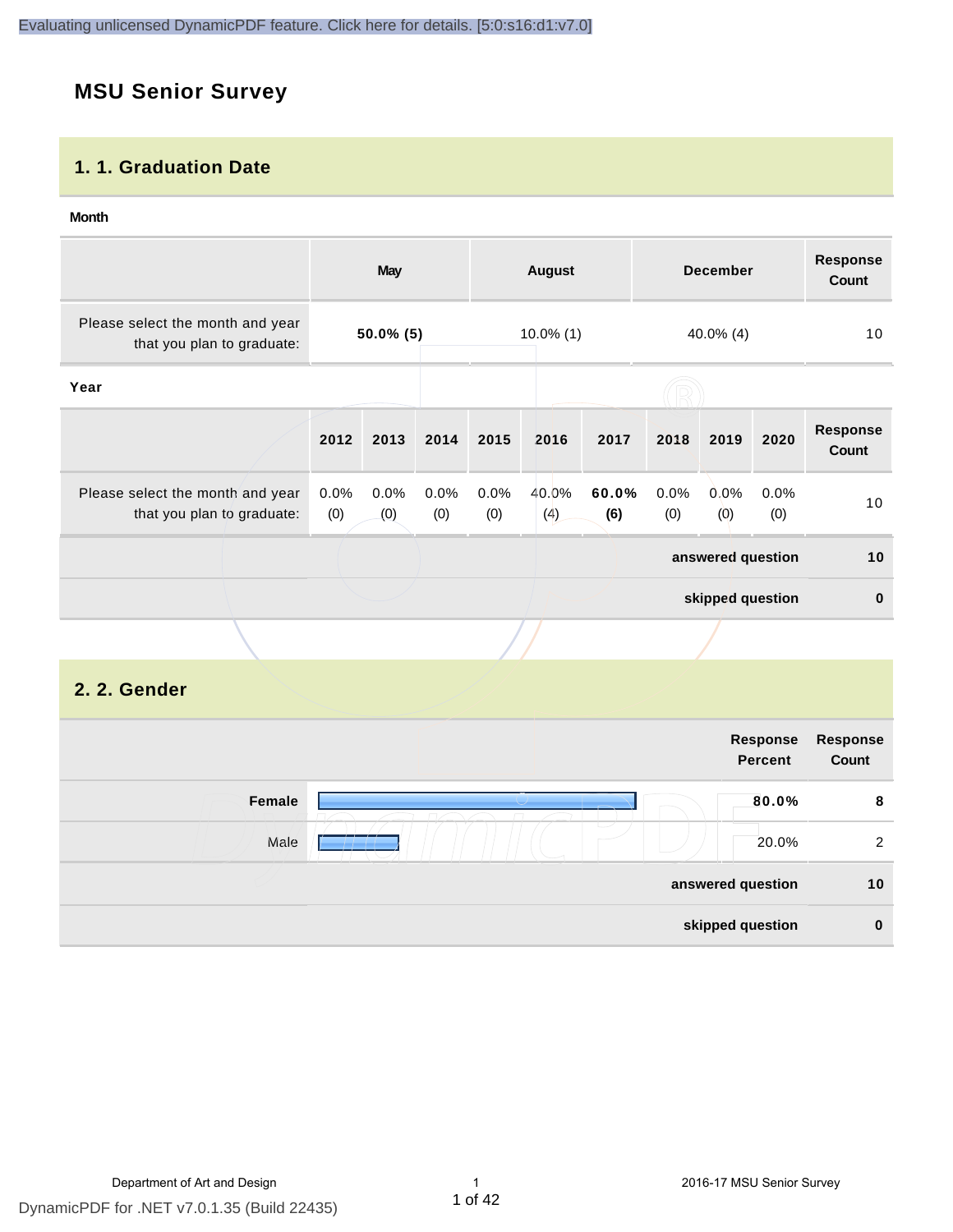#### **3. 3. Ethnic Background**

|                                           | <b>Response</b><br><b>Percent</b> | <b>Response</b><br>Count |
|-------------------------------------------|-----------------------------------|--------------------------|
| White                                     | 80.0%                             | 8                        |
| Black/African-American                    | 10.0%                             | 1                        |
| Asian                                     | 10.0%                             | 1                        |
| Hispanic/Latino                           | 0.0%                              | $\mathbf 0$              |
| American Indian/Alaskan Native            | 0.0%                              | $\mathbf 0$              |
| Native Hawaiian/Other Pacific<br>Islander | 0.0%                              | $\pmb{0}$                |
| Two or more races                         | 0.0%                              | $\mathbf 0$              |
|                                           | answered question                 | 10                       |
|                                           | skipped question                  | $\pmb{0}$                |
|                                           |                                   |                          |

## **4. 4. Are you a U.S. citizen?**

|     |                   | Response<br><b>Percent</b> | Response<br>Count |
|-----|-------------------|----------------------------|-------------------|
| Yes |                   | 90.0%                      | 9                 |
| No  | $\bigcirc$        | 10.0%                      |                   |
|     | answered question |                            | 10                |
|     |                   | skipped question           | $\mathbf 0$       |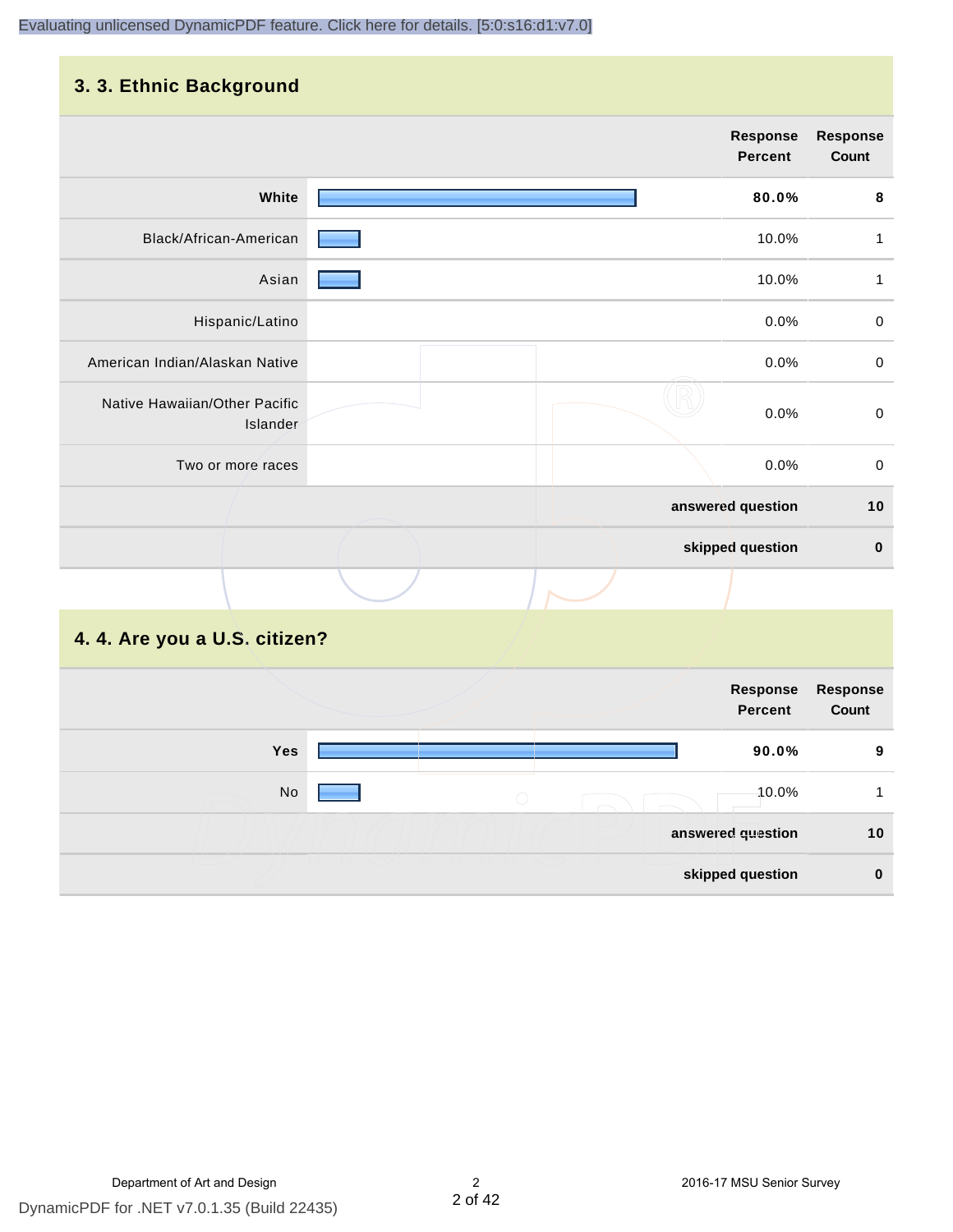## **5. 5. What is your residency classification at MSU?**

|               | <b>Response</b><br>Percent | Response<br>Count |
|---------------|----------------------------|-------------------|
| In-state      | 90.0%                      | $\boldsymbol{9}$  |
| Out-of-state  | 0.0%                       | $\pmb{0}$         |
| International | 10.0%                      | $\mathbf{1}$      |
|               | answered question          | 10                |
|               | skipped question           | $\pmb{0}$         |
|               | ynamicPD                   |                   |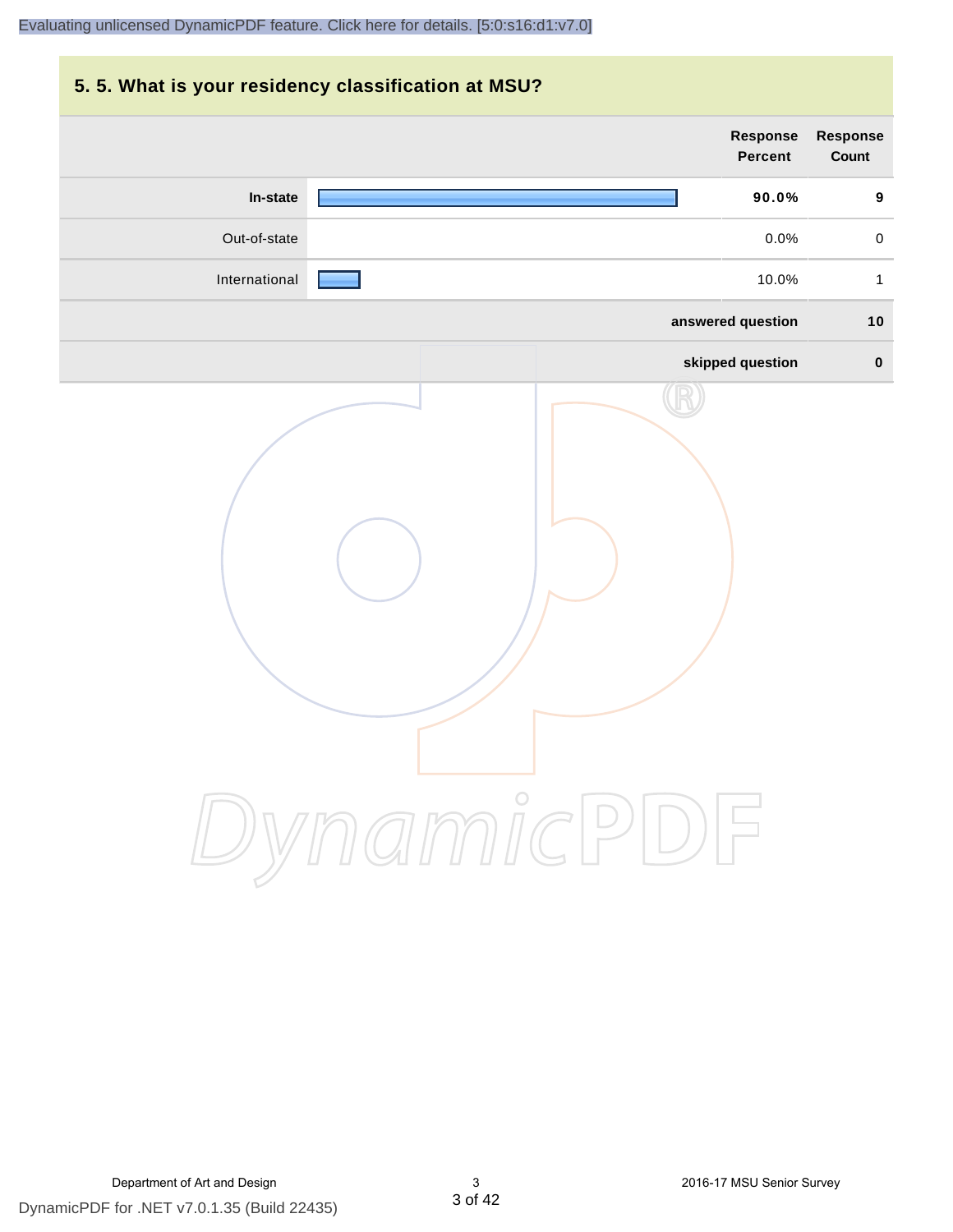

#### **6. 6. Age**

|               | Response<br>Percent |       | <b>Response</b><br>Count |
|---------------|---------------------|-------|--------------------------|
| 24 or younger |                     | 80.0% | 8                        |
| 25-34         |                     | 0.0%  | $\mathbf 0$              |
| 35-44         |                     | 20.0% | 2                        |
| 45 or older   |                     | 0.0%  | $\mathbf 0$              |
|               | answered question   |       | 10                       |
|               | skipped question    |       | $\mathbf 0$              |

#### **7. 7. Has either of your parents received a bachelor's degree?**

|            | Response<br><b>Percent</b> | <b>Response</b><br>Count |
|------------|----------------------------|--------------------------|
| <b>Yes</b> | 88.9%                      | 8                        |
| No         | 11.1%                      |                          |
|            | answered question          | 9                        |
|            | skipped question           |                          |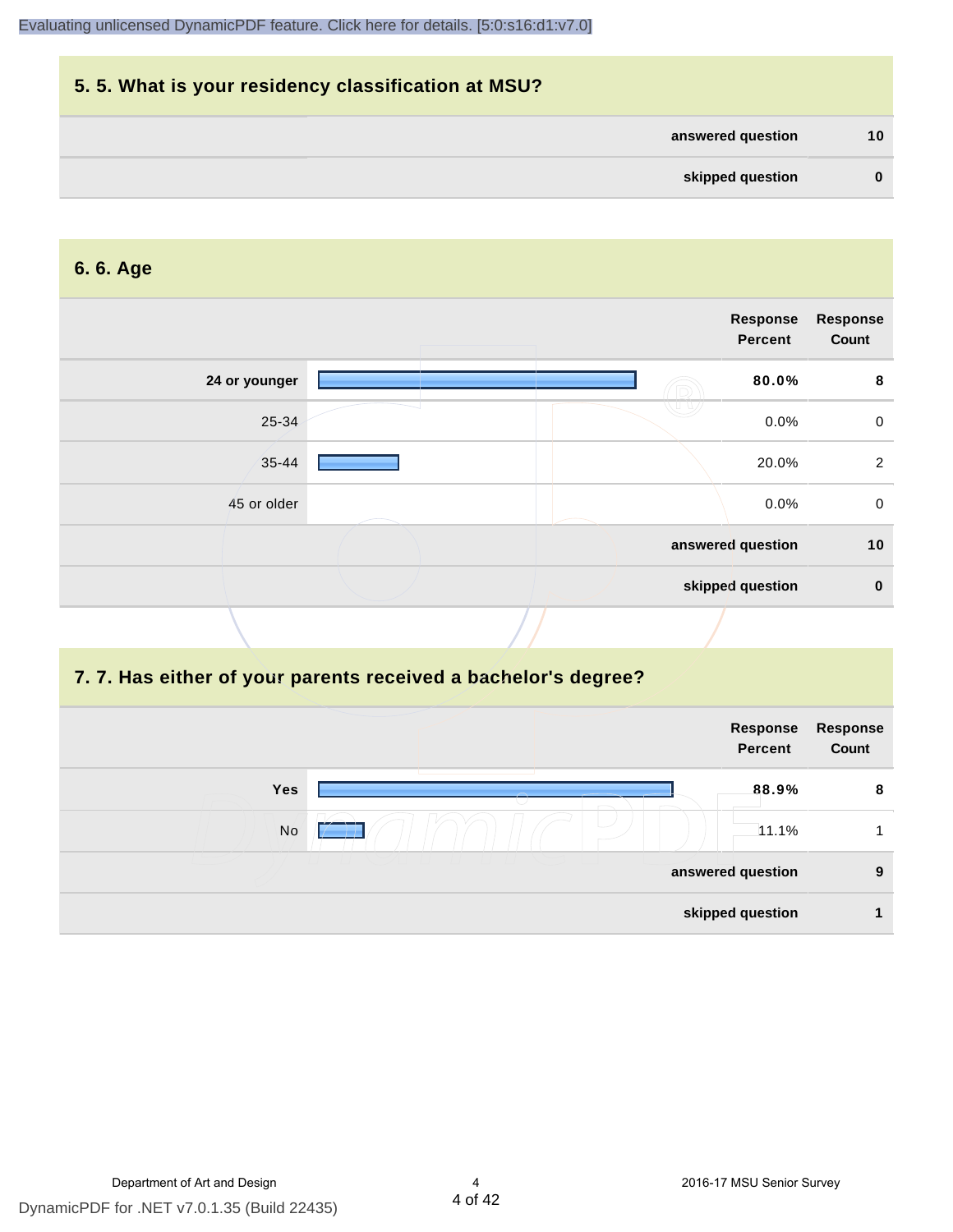#### **8. 8. Has either of your parents received a degree from MSU?**



| 9.9. What was your original entry status to MSU?    |                                   |                          |
|-----------------------------------------------------|-----------------------------------|--------------------------|
|                                                     | <b>Response</b><br><b>Percent</b> | <b>Response</b><br>Count |
| Freshman                                            | 90.0%                             | 9                        |
| Transfer from community<br>college/technical school | $0.0\%$                           | $\mathbf 0$              |
| Transfer from 4-yr institution                      | 10.0%                             |                          |
|                                                     | answered question                 | 10                       |
|                                                     | skipped question                  | $\bf{0}$                 |

**10. 10. How many credits were transferred?**

|             | Response<br><b>Percent</b> | <b>Response</b><br>Count |
|-------------|----------------------------|--------------------------|
| 12 or fewer | 0.0%                       | $\mathbf 0$              |
| 13-30       | 0.0%                       | 0                        |
| $31 - 60$   | 100.0%                     | 1                        |
| Over 60     | 0.0%                       | $\mathbf 0$              |
|             | answered question          | 1                        |
|             | skipped question           | $\boldsymbol{9}$         |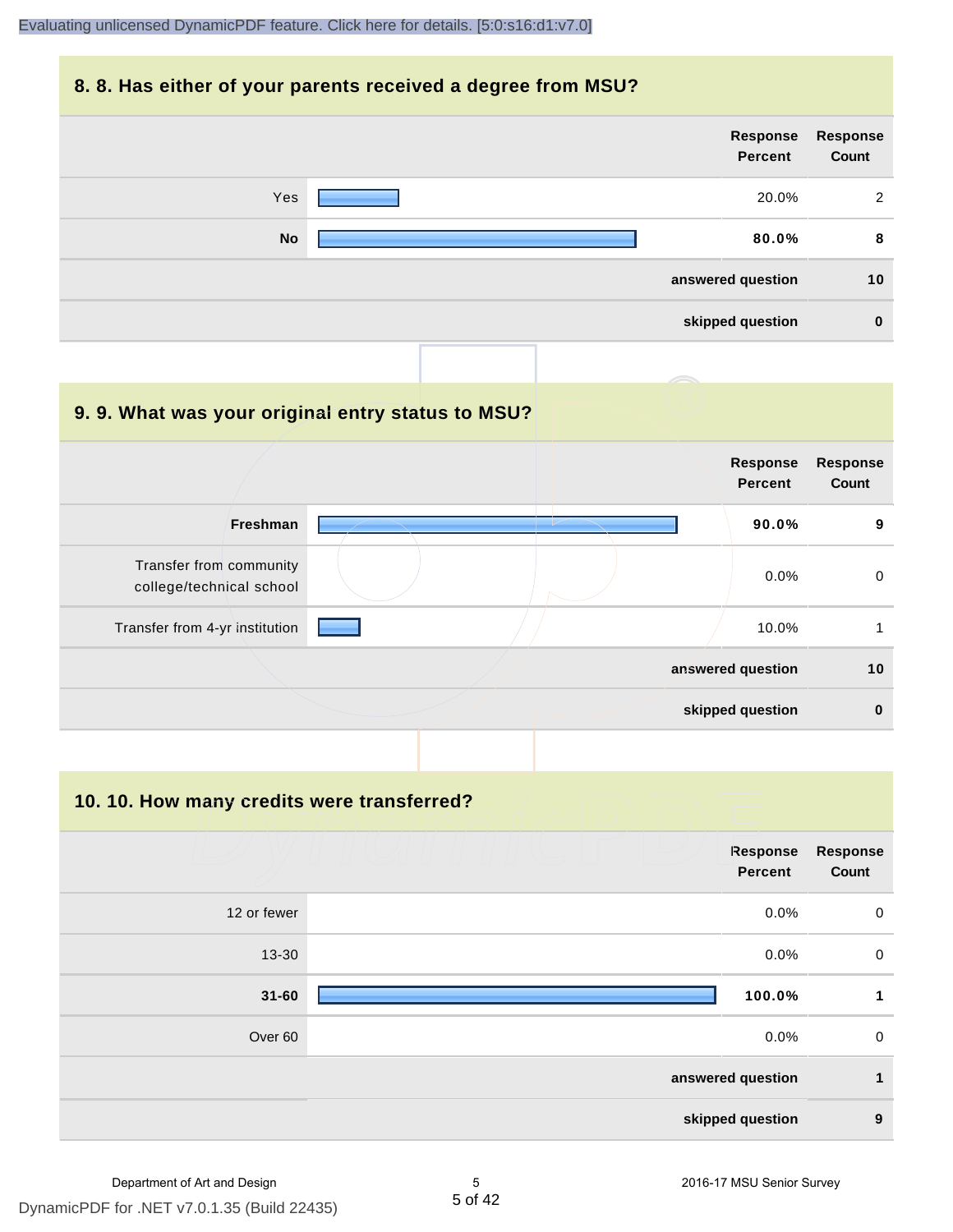#### **11. 11. Approximately what percent of your University Studies (general education) classes did you take at MSU?**

|                            |                                                      | <b>Response</b><br><b>Percent</b> | <b>Response</b><br>Count |
|----------------------------|------------------------------------------------------|-----------------------------------|--------------------------|
| Under 25%                  |                                                      | 100.0%                            | $\mathbf{1}$             |
| 25-49%                     |                                                      | 0.0%                              | $\mathbf 0$              |
| 50-74%                     |                                                      | 0.0%                              | $\pmb{0}$                |
| 75-100%                    |                                                      | 0.0%                              | $\pmb{0}$                |
|                            |                                                      | answered question                 | $\mathbf{1}$             |
|                            |                                                      | skipped question                  | $\boldsymbol{9}$         |
|                            |                                                      |                                   |                          |
|                            | 12. 12. What has been your attendance status at MSU? |                                   |                          |
|                            |                                                      | <b>Response</b><br><b>Percent</b> | Response<br>Count        |
| <b>Primarily full-time</b> |                                                      | 90.0%                             | $\boldsymbol{9}$         |
| Primarily part-time        |                                                      | 10.0%                             | $\mathbf{1}$             |
|                            |                                                      | answered question                 | $10$                     |
|                            |                                                      | skipped question                  | $\pmb{0}$                |
|                            | $\bigcirc$                                           |                                   |                          |

DynamicPDF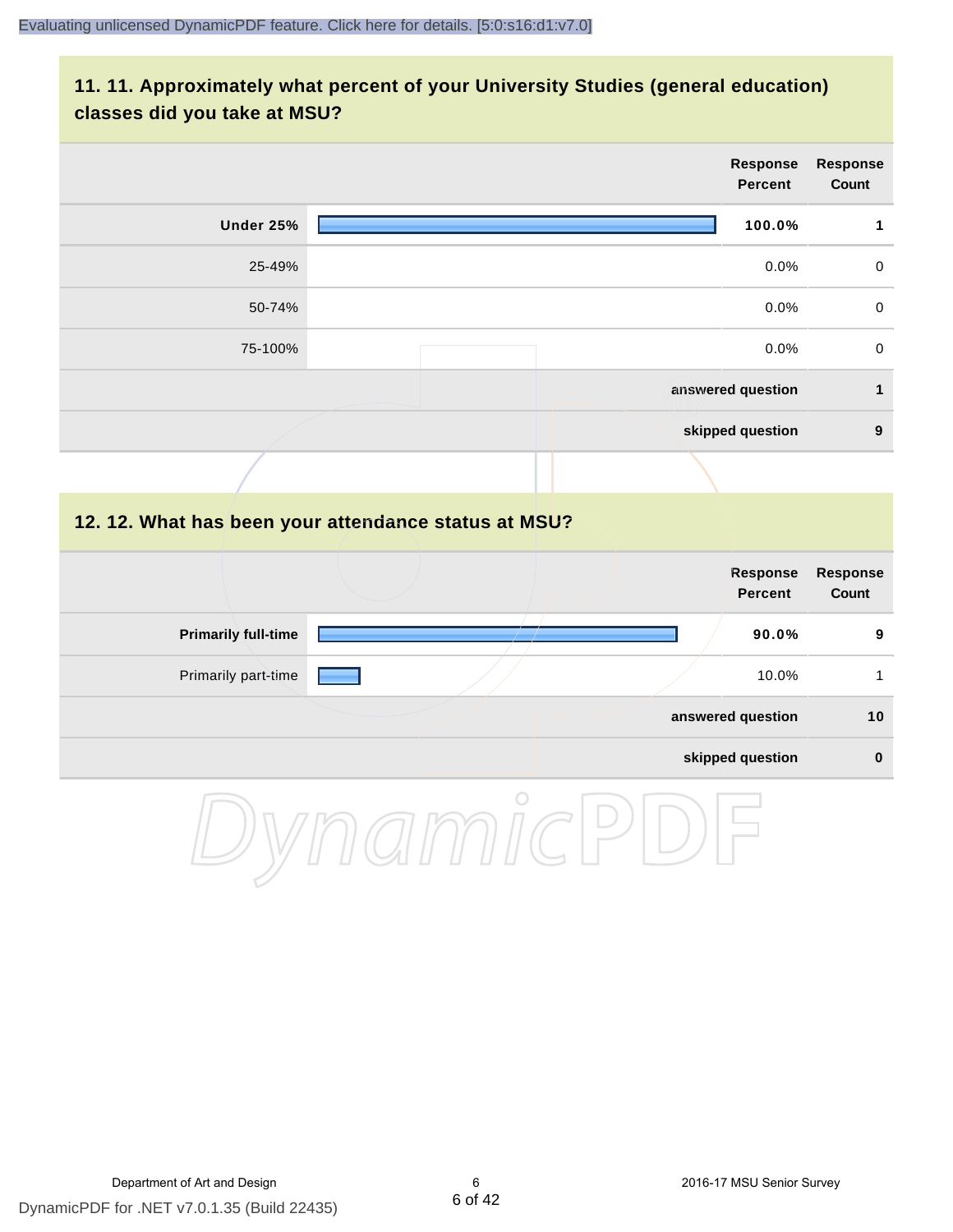#### **13. 13. In which Residential College are you a member?**

|                            | <b>Response</b><br><b>Percent</b> | <b>Response</b><br>Count |
|----------------------------|-----------------------------------|--------------------------|
| Do not know                | 0.0%                              | $\mathbf 0$              |
| <b>Clark College</b>       | 50.0%                             | ${\bf 5}$                |
| Elizabeth College          | 0.0%                              | $\pmb{0}$                |
| Franklin-Springer Colleges | 0.0%                              | $\,0\,$                  |
| <b>Hart College</b>        | 10.0%                             | $\mathbf{1}$             |
| <b>Hester College</b>      | 10.0%                             | $\mathbf{1}$             |
| Regents College            | 0.0%                              | $\pmb{0}$                |
| <b>Richmond College</b>    | 10.0%                             | $\mathbf{1}$             |
| White College              | 20.0%                             | $\overline{2}$           |
|                            | answered question                 | 10                       |
|                            | skipped question                  | $\pmb{0}$                |

DynamicPDF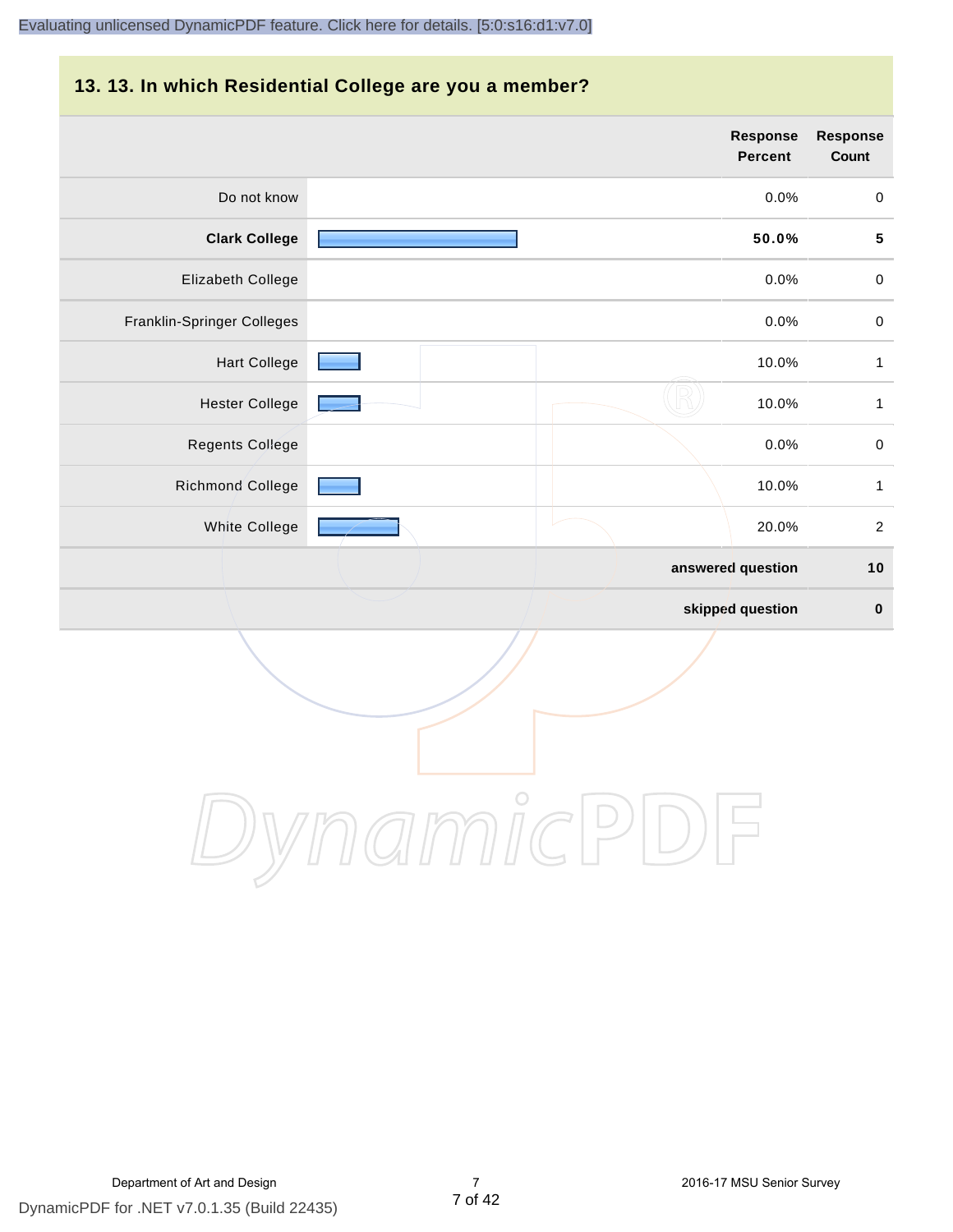## **13. 13. In which Residential College are you a member? answered question 10 skipped question 0**

### **14. 14. Have you ever received any type of Financial Aid while at MSU? (scholarships, grants, work-study, etc.)**



#### **15. 15. How many years will it take you to complete your degree from the point of your initial enrollment in college (including any time at a previous institution)?**

|               | <b>Response</b><br>Percent | Response<br>Count |
|---------------|----------------------------|-------------------|
| Two           | 0.0%                       | $\mathbf 0$       |
| <b>Three</b>  | $\bigcirc$<br>0.0%         | $\pmb{0}$         |
| Four          | 50.0%                      | ${\bf 5}$         |
| Five          | 30.0%                      | $\sqrt{3}$        |
| Six           | 0.0%                       | $\pmb{0}$         |
| More than six | 20.0%                      | $\overline{2}$    |
|               | answered question          | 10                |
|               | skipped question           | $\pmb{0}$         |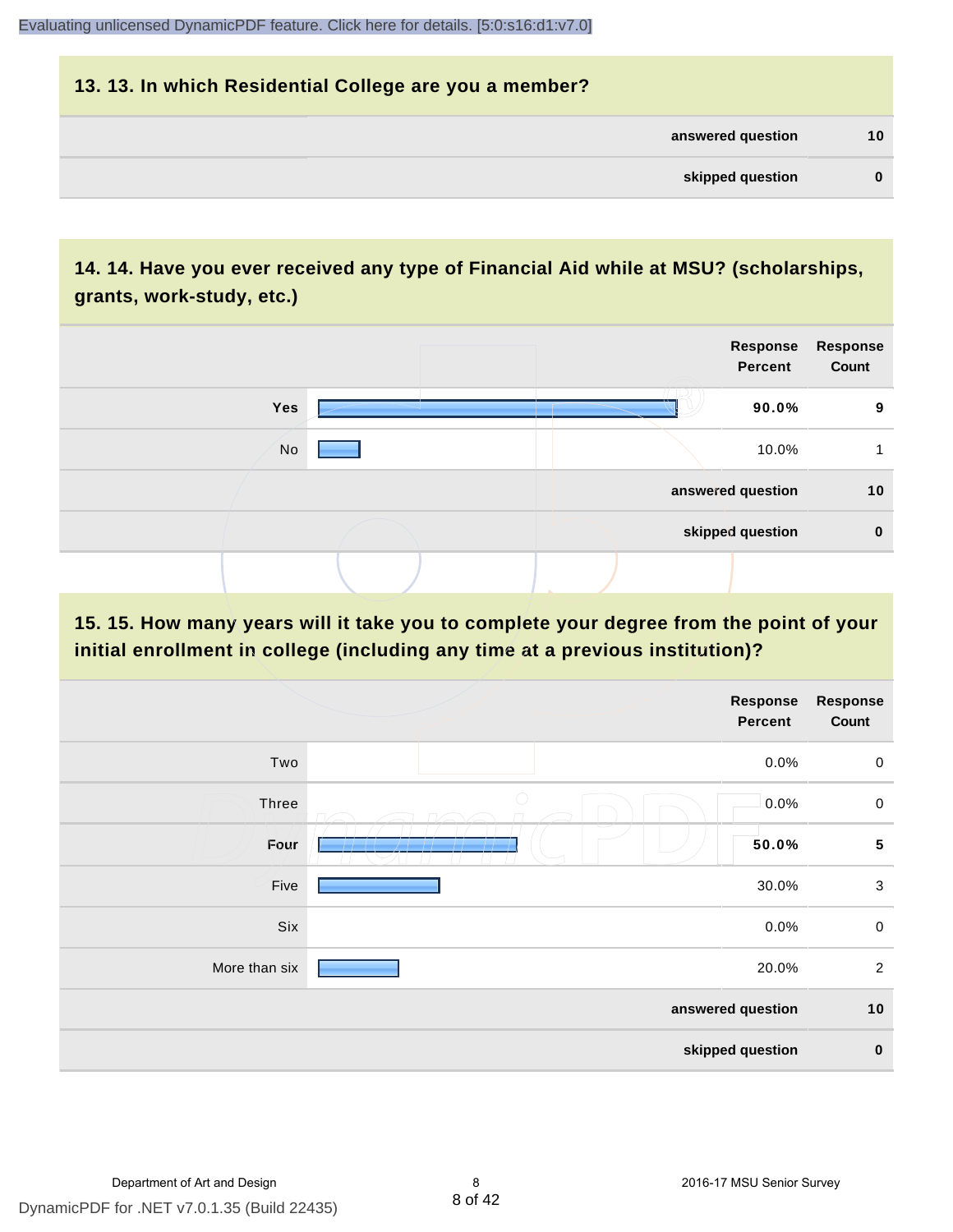#### **16. 16. In what range does your grade point average fall?**

| Response<br>Count | Response<br>Percent |            |                |
|-------------------|---------------------|------------|----------------|
| $\mathbf 0$       | $0.0\%$             |            | Less than 2.00 |
| $\mathbf 0$       | 0.0%                |            | 2.00-2.50      |
| $\overline{a}$    | 20.0%               |            | 2.51-3.00      |
| $\mathbf{1}$      | 10.0%               |            | $3.01 - 3.50$  |
| $\bf 7$           | 70.0%               |            | $3.51 - 4.00$  |
| $10$              | answered question   |            |                |
| $\pmb{0}$         | skipped question    |            |                |
|                   |                     | $\bigcirc$ |                |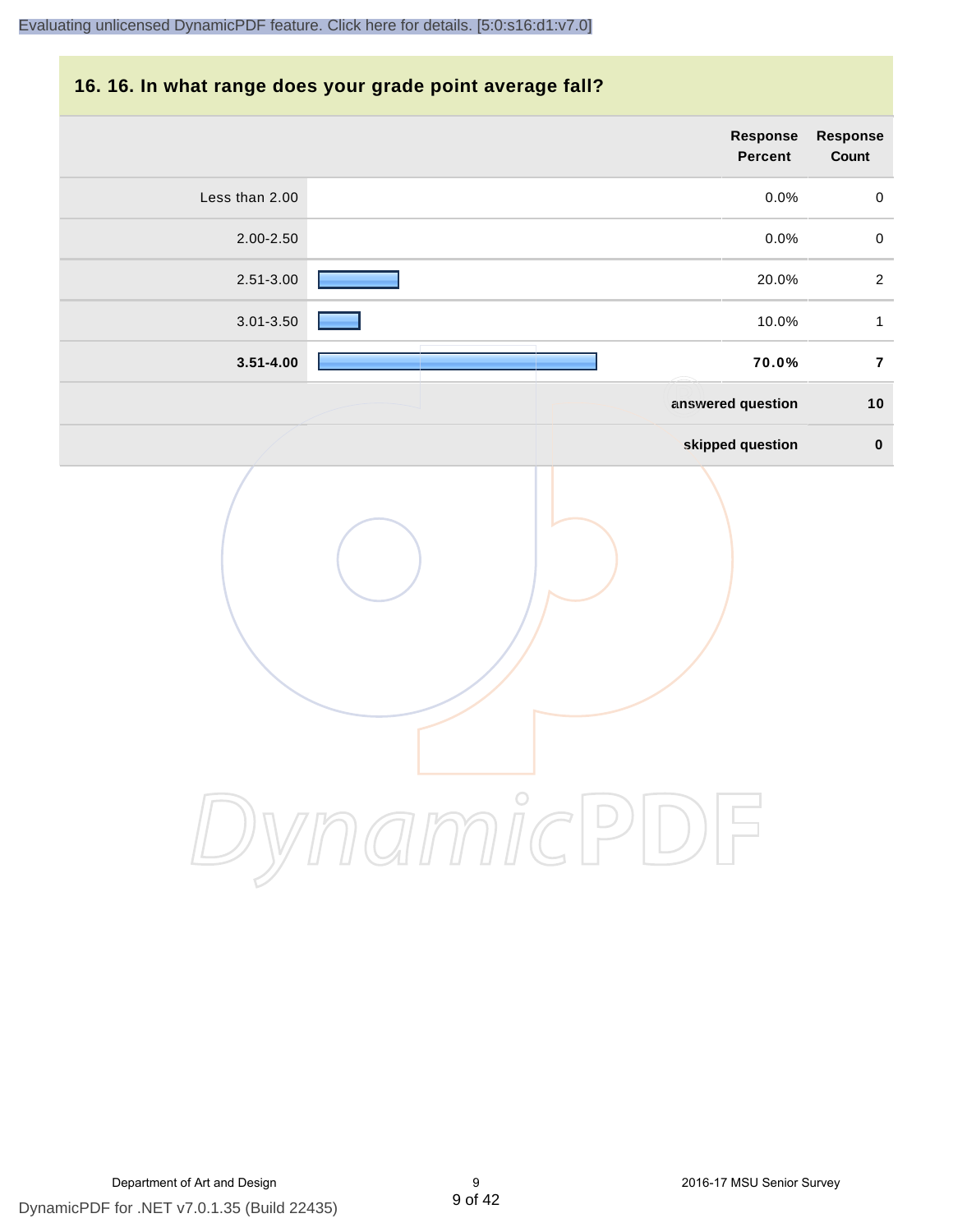|                                                          | <b>Response</b><br><b>Percent</b> | <b>Response</b><br>Count |
|----------------------------------------------------------|-----------------------------------|--------------------------|
| Accounting                                               | 0.0%                              | $\mathbf 0$              |
| Advertising                                              | 0.0%                              | $\mbox{O}$               |
| Agricultural Science & Technology<br>(associate's)       | 0.0%                              | $\mbox{O}$               |
| Agricultural Science (bachelor's)                        | 0.0%                              | $\mathbf 0$              |
| Animal Technology/Animal-Equine                          | 0.0%                              | $\mathbf 0$              |
| Animal Technology/Vet Tech,<br>Pre-Vet                   | 0.0%                              | $\mathbf 0$              |
| <b>Applied Physics</b>                                   | 0.0%                              | $\mathbf 0$              |
| Art                                                      | 100.0%                            | 10                       |
| <b>Athletic Training</b>                                 | 0.0%                              | $\,0\,$                  |
| Biology                                                  | 0.0%                              | $\mbox{O}$               |
| <b>Business Administration</b><br>(associate's)          | 0.0%                              | $\,0\,$                  |
| <b>Business Administration</b><br>(bachelor's)           | $\bigcirc$<br>0.0%                | $\mbox{O}$               |
| <b>Career &amp; Technical Education</b><br>(associate's) | 0.0%                              | $\mathbf 0$              |
| <b>Career &amp; Technical Education</b><br>(bachelor's)  | 0.0%                              | $\mathbf 0$              |
| Chemistry                                                | 0.0%                              | $\mathbf 0$              |
| Civil Engineering Technology<br>(associate's)            | 0.0%                              | $\pmb{0}$                |
|                                                          | answered question                 | $10$                     |
|                                                          | skipped question                  | $\pmb{0}$                |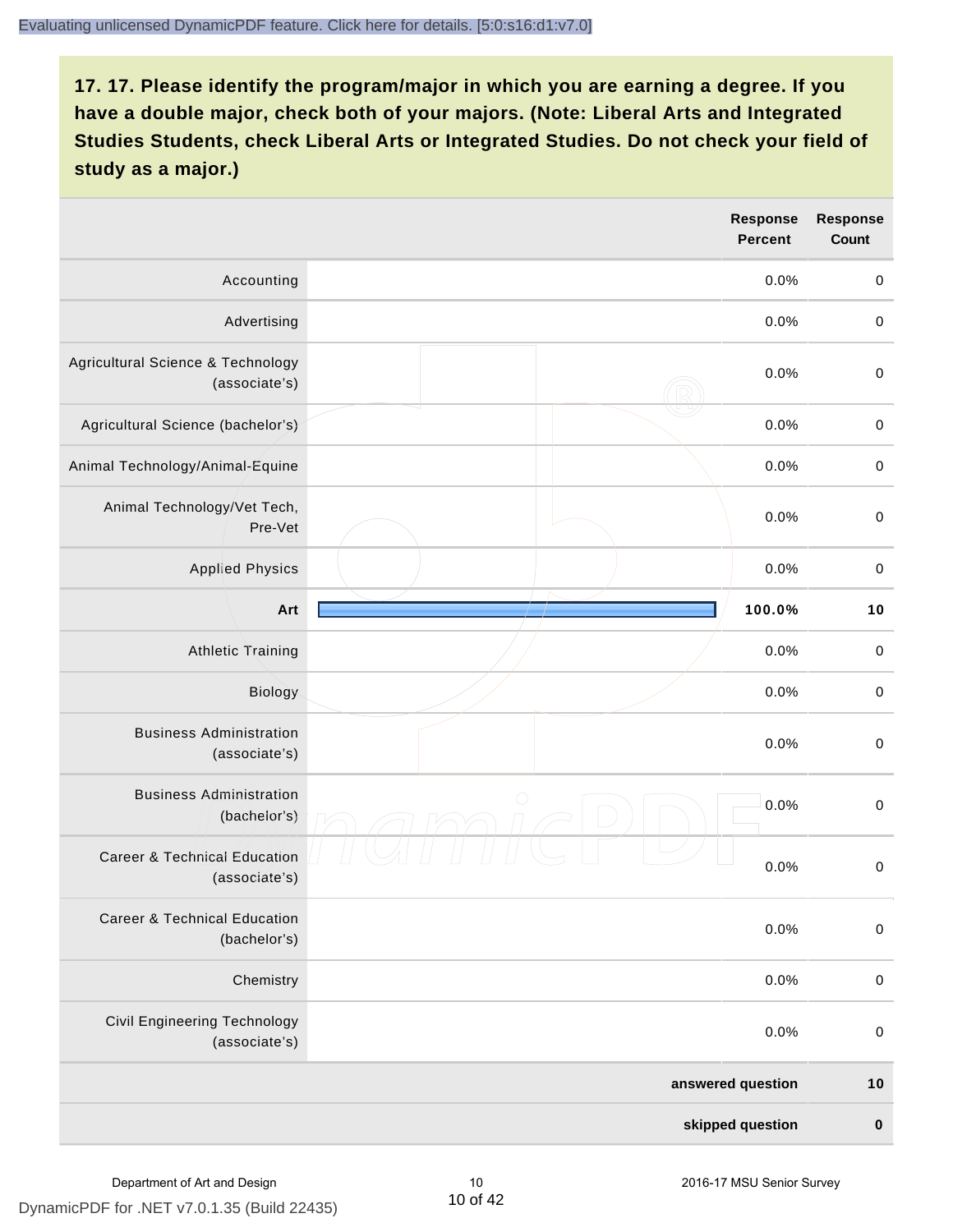| <b>Civil Engineering Technology</b><br>(bachelor's) | 0.0%               | $\mathbf 0$ |
|-----------------------------------------------------|--------------------|-------------|
| <b>Communication Disorders</b>                      | 0.0%               | $\mathbf 0$ |
| <b>Community Health</b>                             | 0.0%               | $\pmb{0}$   |
| <b>Computer Information Systems</b>                 | 0.0%               | $\pmb{0}$   |
| <b>Computer Science</b>                             | 0.0%               | $\mathbf 0$ |
| Creative Writing (BFA)                              | 0.0%               | $\mathbf 0$ |
| <b>Criminal Justice</b>                             | 0.0%               | $\mathbf 0$ |
| Economics                                           | 0.0%               | $\pmb{0}$   |
| <b>Electromechanical Engineering</b><br>Technology  | 0.0%               | $\mathbf 0$ |
| <b>Elementary School Education</b>                  | 0.0%               | $\mathbf 0$ |
| <b>Engineering Graphics &amp; Design</b>            | 0.0%               | $\pmb{0}$   |
| <b>Engineering Physics</b>                          | 0.0%               | $\pmb{0}$   |
| English                                             | 0.0%               | $\pmb{0}$   |
| English Education (TESOL)                           | 0.0%<br>$\bigcirc$ | $\mathbf 0$ |
| <b>Exercise Science</b>                             | 0.0%               | $\mathbf 0$ |
| Finance                                             | 0.0%               | $\pmb{0}$   |
| French                                              | 0.0%               | $\mathbf 0$ |
| General Studies (associate's)                       | 0.0%               | $\mathbf 0$ |
| Geosciences                                         | 0.0%               | $\mathbf 0$ |
| German                                              | 0.0%               | $\mathbf 0$ |
|                                                     | answered question  | $10$        |
|                                                     | skipped question   | $\pmb{0}$   |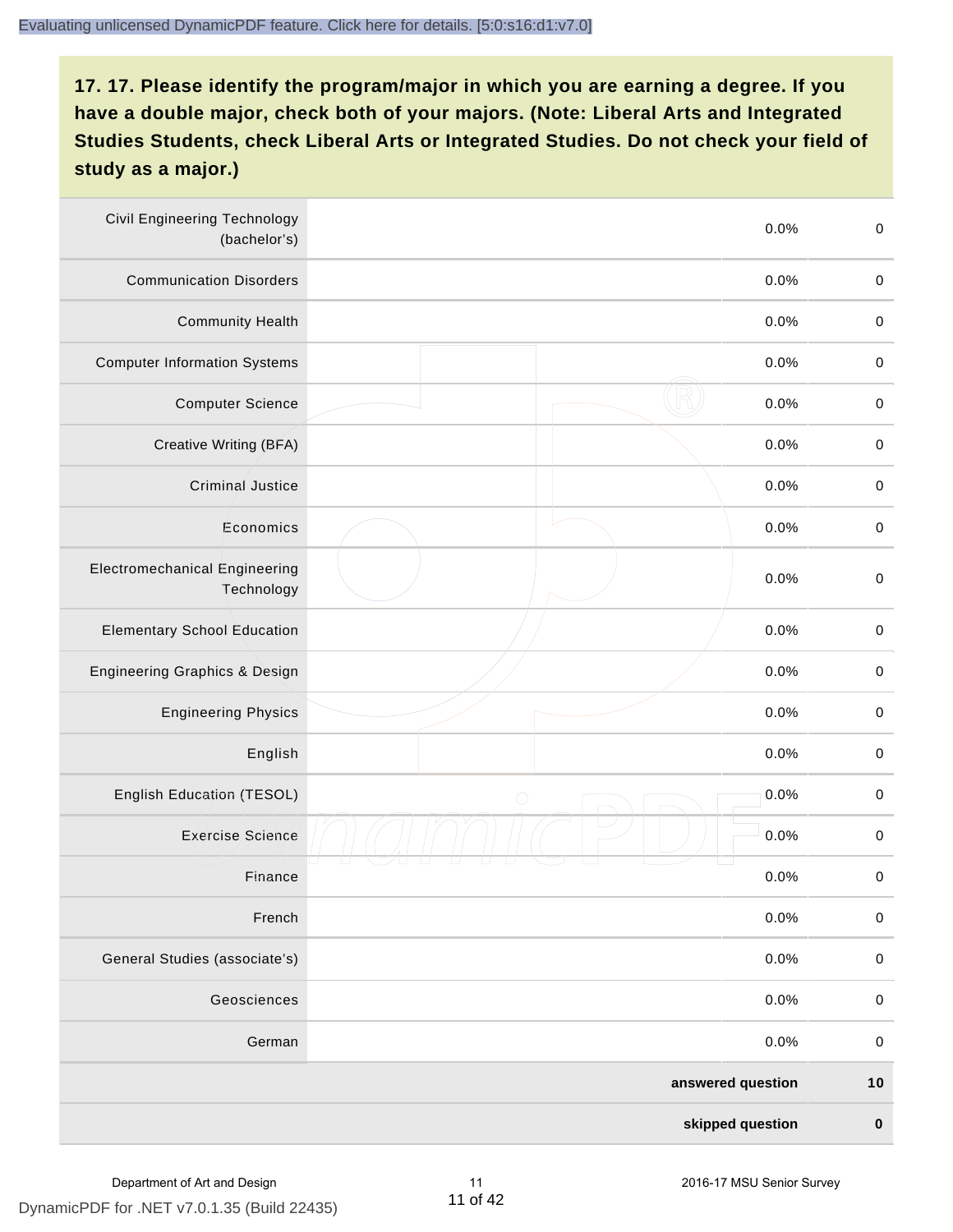| <b>Graphic Communications Media</b>            | 0.0%               | $\mathbf 0$ |
|------------------------------------------------|--------------------|-------------|
| <b>Health &amp; Physical Education</b>         | 0.0%               | $\mathbf 0$ |
| <b>Health Information Administration</b>       | 0.0%               | $\pmb{0}$   |
| History                                        | 0.0%               | $\pmb{0}$   |
| <b>Industrial Technology</b><br>(associate's)  | 0.0%               | $\mathbf 0$ |
| Integrated Studies (BIS)                       | 0.0%               | $\mathbf 0$ |
| Interdisciplinary Early Childhood<br>Education | 0.0%               | $\mathbf 0$ |
| <b>Interior Design</b>                         | 0.0%               | $\mathbf 0$ |
| <b>International Business</b>                  | 0.0%               | $\mathbf 0$ |
| <b>International Studies</b>                   | 0.0%               | $\,0\,$     |
| Japanese                                       | 0.0%               | $\pmb{0}$   |
| Journalism                                     | 0.0%               | $\pmb{0}$   |
| Learning & Behavior Disorders                  | 0.0%               | $\mathbf 0$ |
| <b>Liberal Arts</b>                            | 0.0%<br>$\bigcirc$ | $\pmb{0}$   |
| Logistics & Supply Chain<br>Management         | 0.0%               | $\pmb{0}$   |
| Management                                     | 0.0%               | $\pmb{0}$   |
| <b>Manufacturing Technology</b>                | 0.0%               | $\mathbf 0$ |
| Marketing                                      | 0.0%               | $\mathbf 0$ |
| Mathematics                                    | 0.0%               | $\mathbf 0$ |
|                                                | answered question  | $10$        |
|                                                | skipped question   | $\pmb{0}$   |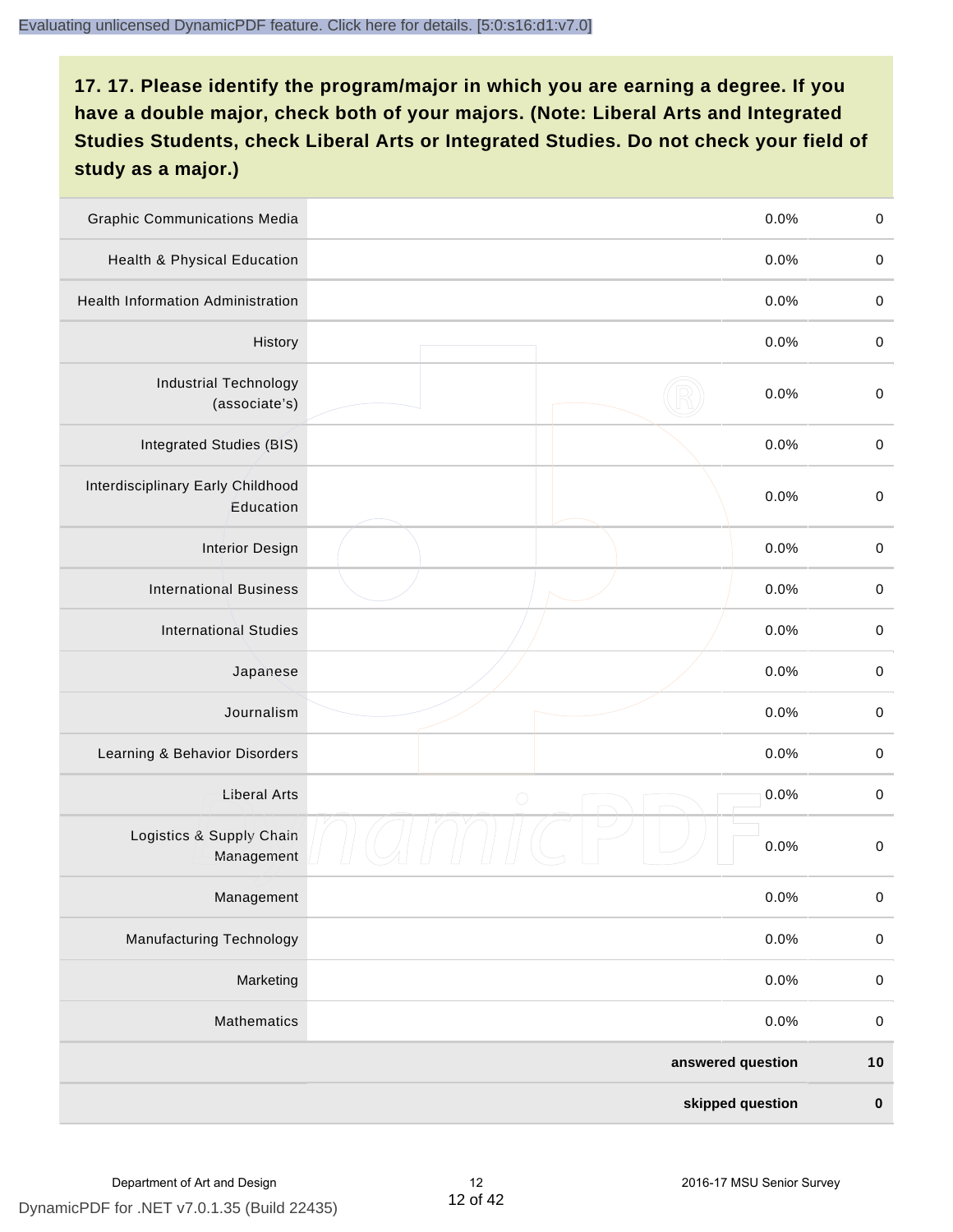| Middle School Education                   | 0.0%               | $\,0\,$     |
|-------------------------------------------|--------------------|-------------|
| Music                                     | 0.0%               | $\mathbf 0$ |
| <b>Music Business</b>                     | 0.0%               | $\mathbf 0$ |
| Nonprofit Leadership Studies              | 0.0%               | $\pmb{0}$   |
| Nursing                                   | 0.0%               | $\pmb{0}$   |
| Nursing/RN to BSN                         | 0.0%               | $\,0\,$     |
| Nutrition, Dietetics, & Food Mgmt         | 0.0%               | $\pmb{0}$   |
| Occupational Safety and Health            | 0.0%               | $\mathbf 0$ |
| Organizational Communication              | 0.0%               | $\pmb{0}$   |
| Philosophy                                | 0.0%               | $\pmb{0}$   |
| Physics                                   | 0.0%               | $\,0\,$     |
| <b>Political Science</b>                  | 0.0%               | $\mathbf 0$ |
| Psychology                                | 0.0%               | $\pmb{0}$   |
| <b>Public Administration</b>              | 0.0%               | $\pmb{0}$   |
| <b>Public Relations</b>                   | 0.0%<br>$\bigcirc$ | $\pmb{0}$   |
| <b>Recreation &amp; Leisure Services</b>  | 0.0%               | $\pmb{0}$   |
| Social Work                               | 0.0%               | $\pmb{0}$   |
| Sociology                                 | 0.0%               | $\mathbf 0$ |
| Spanish                                   | 0.0%               | $\pmb{0}$   |
| <b>Telecommunications Systems</b><br>Mgmt | 0.0%               | $\mathbf 0$ |
|                                           | answered question  | $10$        |
|                                           | skipped question   | $\pmb{0}$   |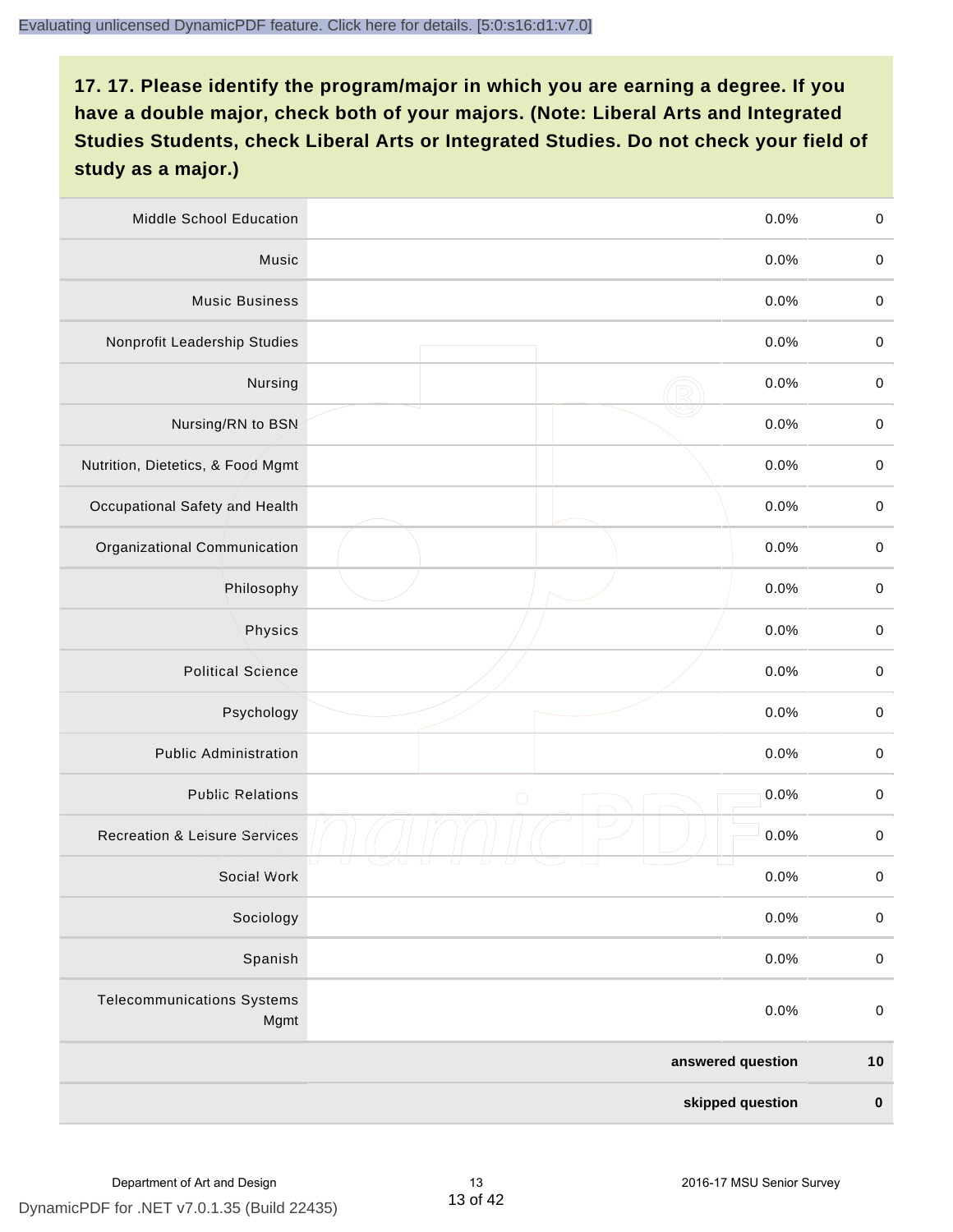| <b>Television Production</b>    | $0.0\%$           | 0  |
|---------------------------------|-------------------|----|
| Theatre                         | $0.0\%$           | 0  |
| Wildlife & Conservation Biology | $0.0\%$           | 0  |
|                                 | answered question | 10 |
|                                 | skipped question  | 0  |
|                                 | .                 |    |

#### **18. 20. What is the highest degree you eventually hope to receive?**

|                      |  | Response<br>Percent | <b>Response</b><br>Count |
|----------------------|--|---------------------|--------------------------|
| Associate            |  | 0.0%                | $\mathbf 0$              |
| <b>Baccalaureate</b> |  | 50.0%               | $\overline{\mathbf{5}}$  |
| Graduate             |  | 30.0%               | $\mathbf{3}$             |
| Professional         |  | 20.0%               | $\overline{2}$           |
|                      |  | answered question   | 10                       |
|                      |  | skipped question    | $\pmb{0}$                |
|                      |  |                     |                          |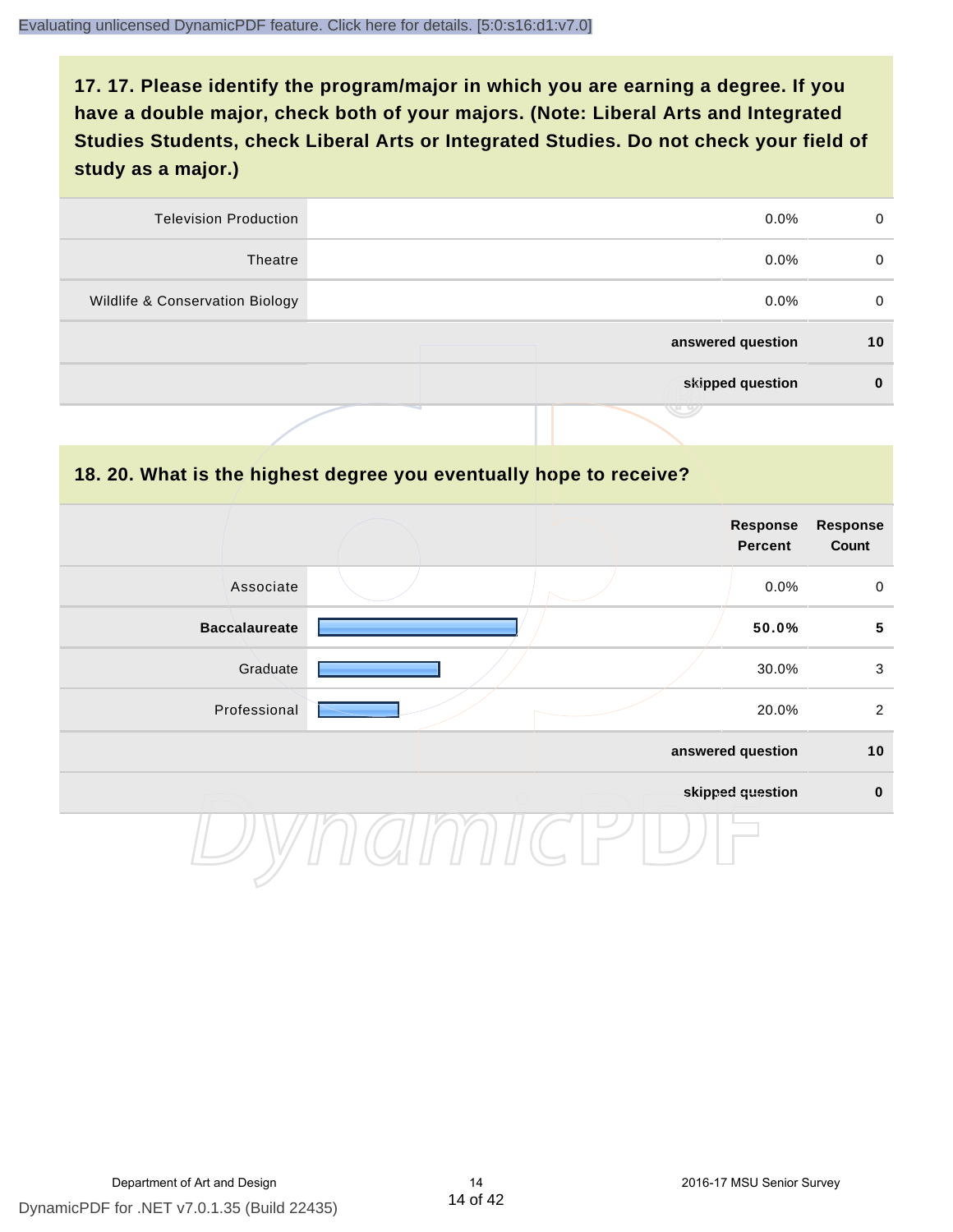| 19. 21. Which best describes your situation? |                                   |                                 |
|----------------------------------------------|-----------------------------------|---------------------------------|
|                                              | <b>Response</b><br><b>Percent</b> | <b>Response</b><br><b>Count</b> |
| Did not change major/area                    | 50.0%                             | 5                               |
| Did not initially declare major/area         | 10.0%                             | $\mathbf{1}$                    |
| Changed major/area                           | 40.0%                             | 4                               |
|                                              | answered question                 | 10                              |
|                                              | skipped question                  | $\bf{0}$                        |
|                                              | DynamicPDF                        |                                 |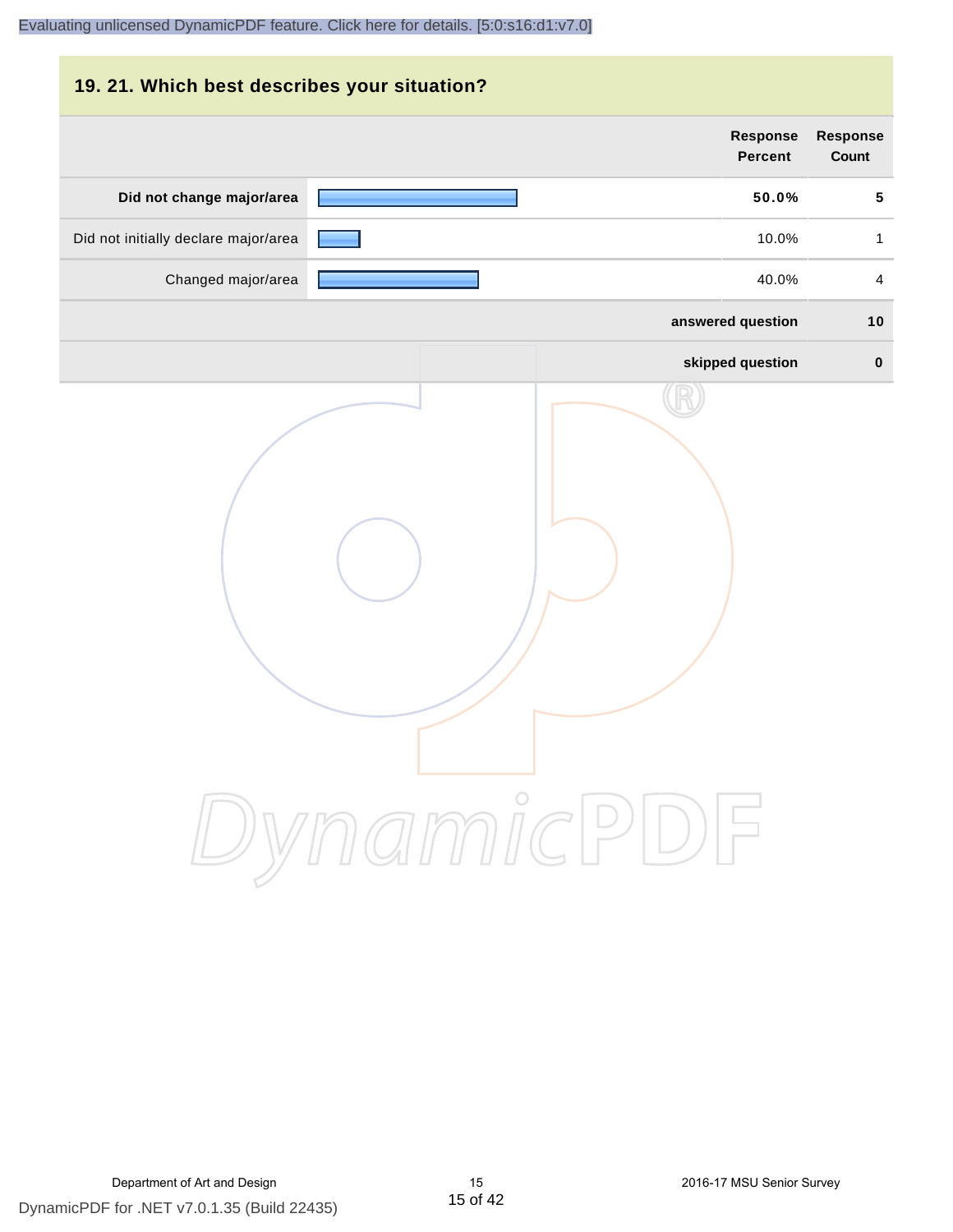# **19. 21. Which best describes your situation? answered question 10 skipped question 0**

### **20. 22. While school was in session during the past year, how many hours per week, on average, did you work for pay?**

|                    |  | Response<br>Percent | <b>Response</b><br>Count |
|--------------------|--|---------------------|--------------------------|
| Did not work       |  | 10.0%               | 1                        |
| Worked 1-10 hrs    |  | 20.0%               | $\overline{2}$           |
| Worked 11-20 hrs   |  | 40.0%               | 4                        |
| Worked 21-30 hrs   |  | 10.0%               | 1                        |
| Worked 31-40 hrs   |  | 20.0%               | $\overline{2}$           |
| Worked over 40 hrs |  | $0.0\%$             | $\mathbf 0$              |
|                    |  | answered question   | 10                       |
|                    |  | skipped question    | $\mathbf 0$              |

**21. 23. For the most part, were classes offered at times convenient to you?**

|            |                   | Response<br><b>Percent</b> | Response<br>Count |
|------------|-------------------|----------------------------|-------------------|
| <b>Yes</b> |                   | 80.0%                      | 8                 |
| <b>No</b>  |                   | 20.0%                      | 2                 |
|            | answered question |                            | 10                |
|            | skipped question  |                            | $\bf{0}$          |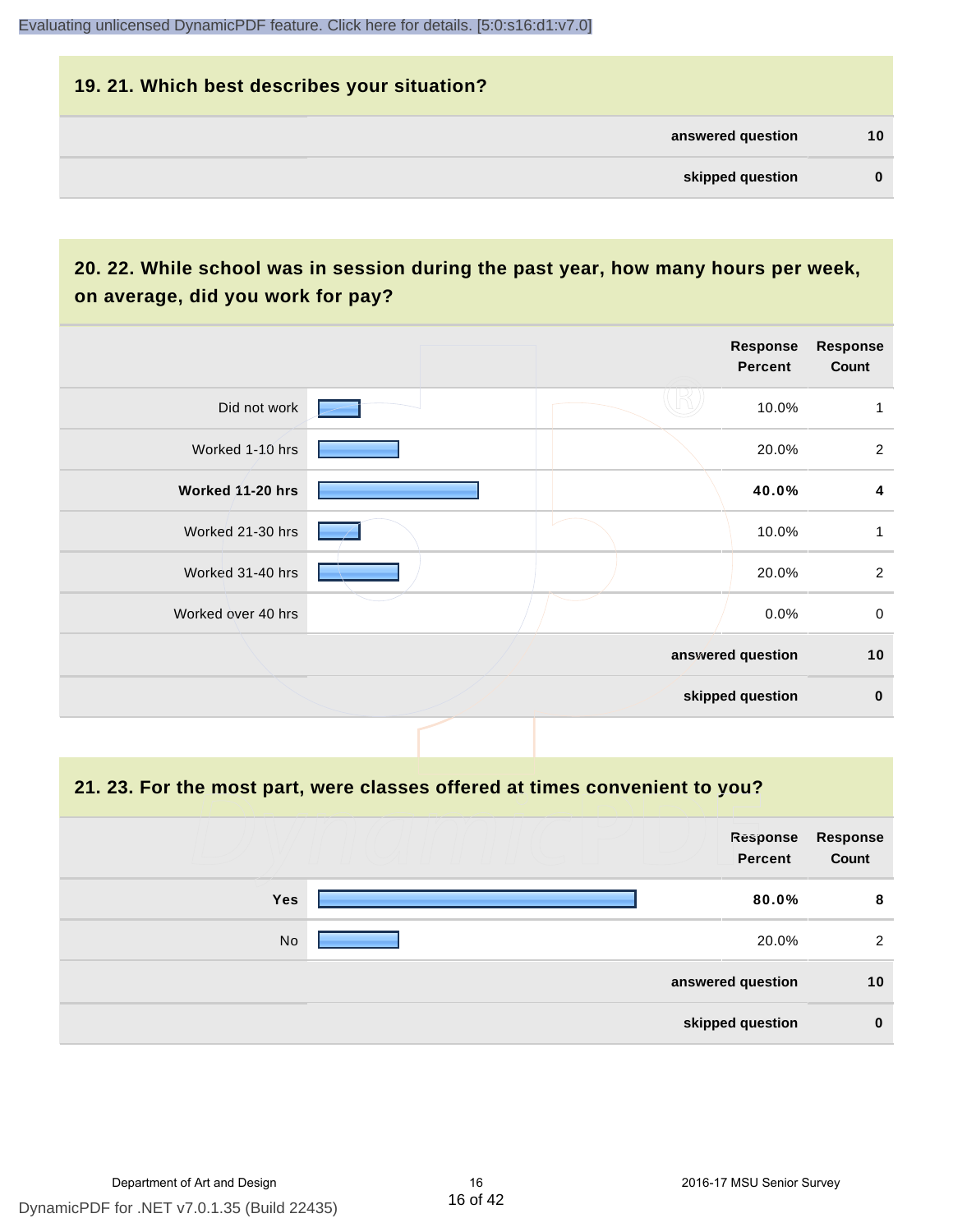#### **22. 24. What time would you have preferred?**

|                | Response<br>Percent | <b>Response</b><br>Count |
|----------------|---------------------|--------------------------|
| Late afternoon | 0.0%                | $\mathbf 0$              |
| <b>Evening</b> | 50.0%               | 1                        |
| Weekend        | 0.0%                | $\pmb{0}$                |
| During the day | 50.0%               | 1                        |
| Online         | 0.0%                | $\mathbf 0$              |
|                | answered question   | $\overline{2}$           |
|                | skipped question    | $\pmb{8}$                |
|                |                     |                          |

### **23. 25. Which best describes the location where you completed the majority of your courses?**

|                        |            | <b>Response</b><br><b>Percent</b> | Response<br>Count |
|------------------------|------------|-----------------------------------|-------------------|
| <b>Murray</b>          |            | 100.0%                            | 10                |
| Paducah                |            | 0.0%                              | $\pmb{0}$         |
| Ft. Campbell           |            | 0.0%                              | $\pmb{0}$         |
| Madisonville           | $\bigcirc$ | 0.0%                              | $\mathbf 0$       |
| Hopkinsville           |            | 0.0%                              | $\pmb{0}$         |
| Henderson              |            | 0.0%                              | $\mathbf 0$       |
| Online                 |            | 0.0%                              | $\pmb{0}$         |
| Other (please specify) |            | 0.0%                              | $\mathbf 0$       |
|                        |            | answered question                 | $10$              |
|                        |            | skipped question                  | $\pmb{0}$         |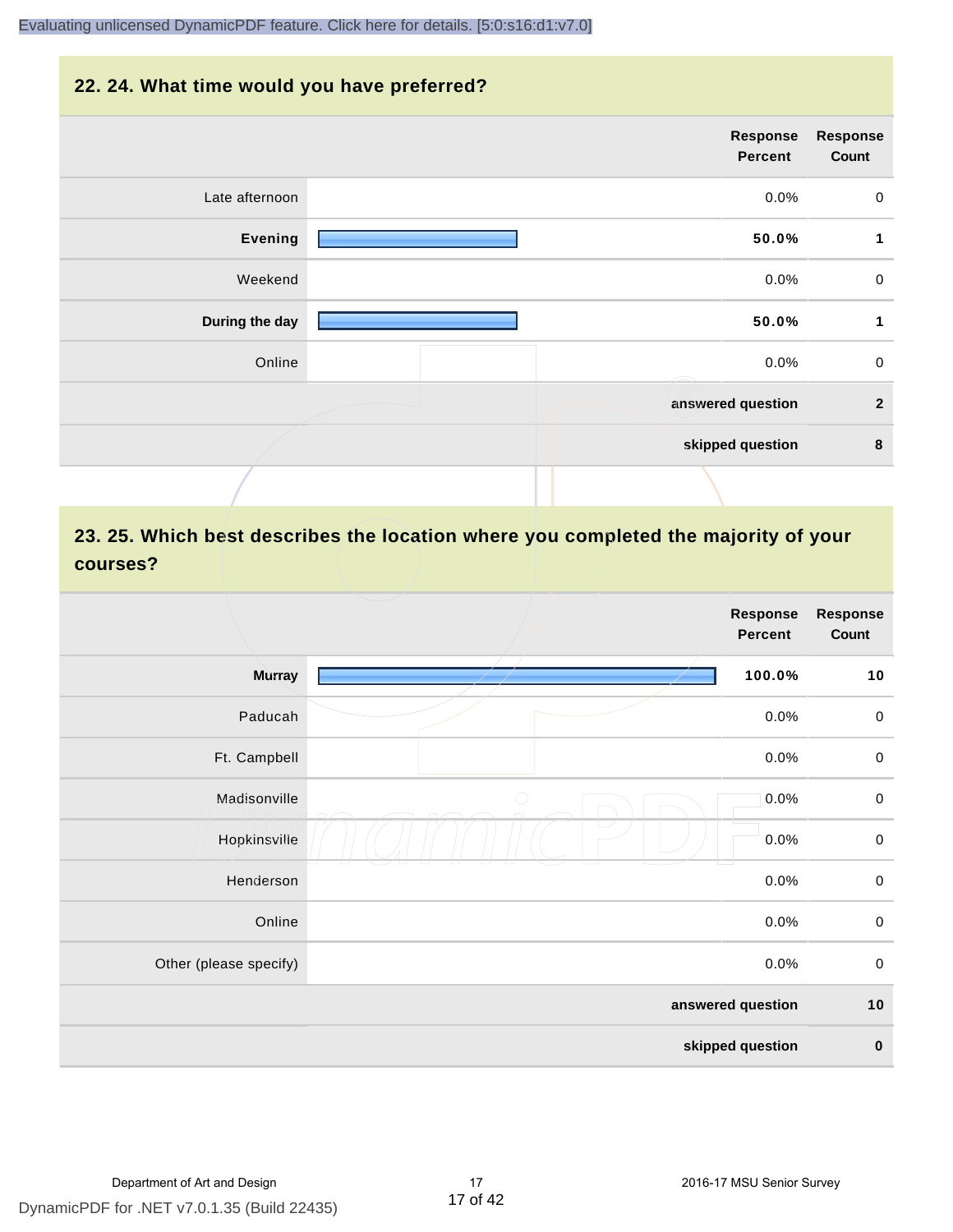#### **24. 26. Did you take any online courses while at Murray State?**



#### **25. 27. Did it take you an extra semester or more to complete degree requirements at Murray State?**

| Response<br>Count | Response<br>Percent |         |     |  |
|-------------------|---------------------|---------|-----|--|
| $\bf 6$           | 60.0%               |         | Yes |  |
| $\overline{4}$    | 40.0%               |         | No  |  |
| 10                | answered question   |         |     |  |
| $\pmb{0}$         | skipped question    |         |     |  |
|                   |                     | $\circ$ |     |  |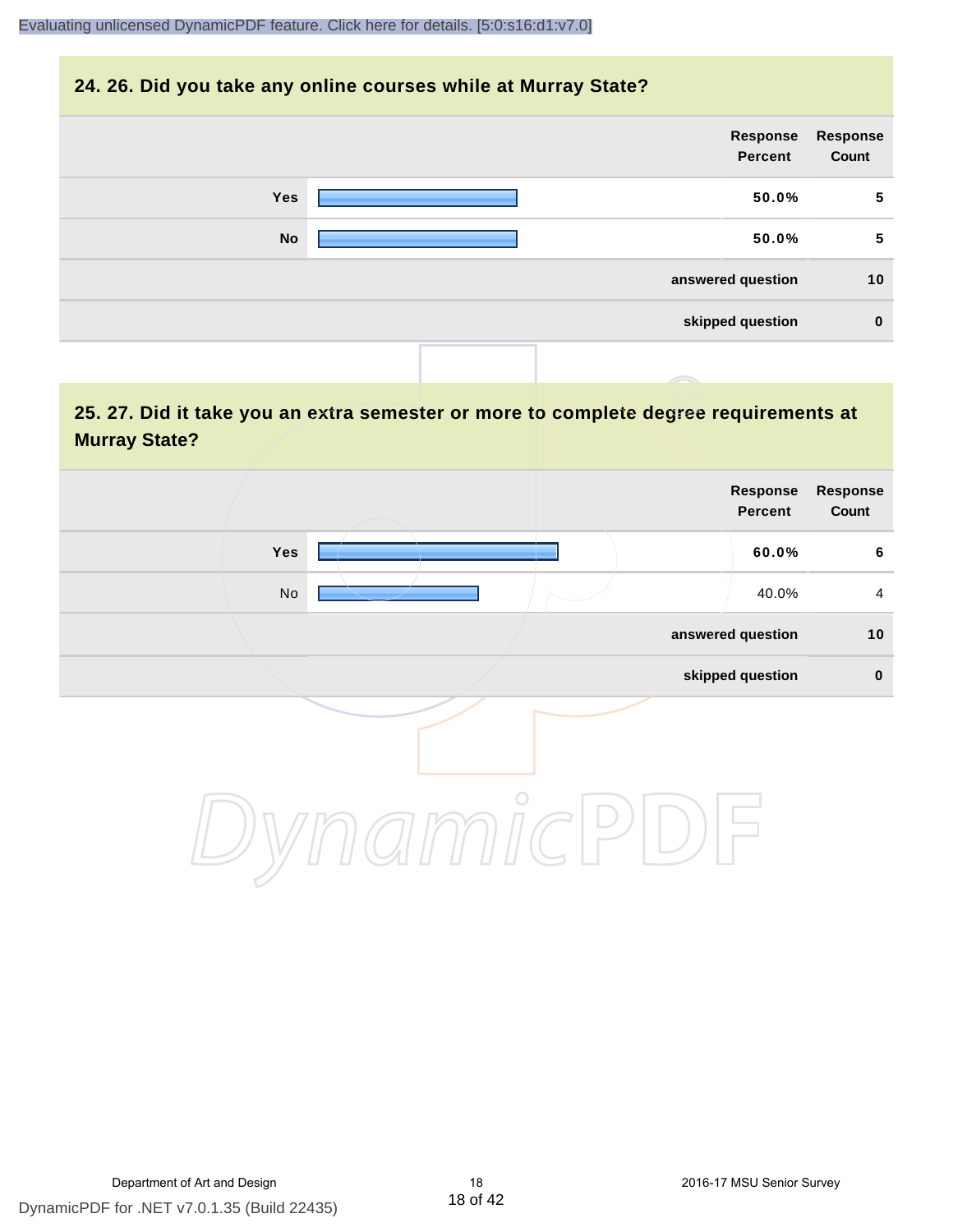## **26. 28. Why did it take you an extra semester or more? Response Response Percent Count** Work obligation limited my 16.7% 1 enrollment. Family obligations limited my 16.7% 1 enrollment. Tuition and other costs of 0.0% 0 attendance limited my enrollment. A decision to change majors 33.3% 2 added to my requirements. A required course or courses were 0.0% 0 not offered. Credits were lost transferring to 0.0% 0 Murray State. **Other (please specify) 50.0% 3 answered question 6 skipped question 4** DynamicPDI

DynamicPDF for .NET v7.0.1.35 (Build 22435) Department of Art and Design 19 2016-17 MSU Senior Survey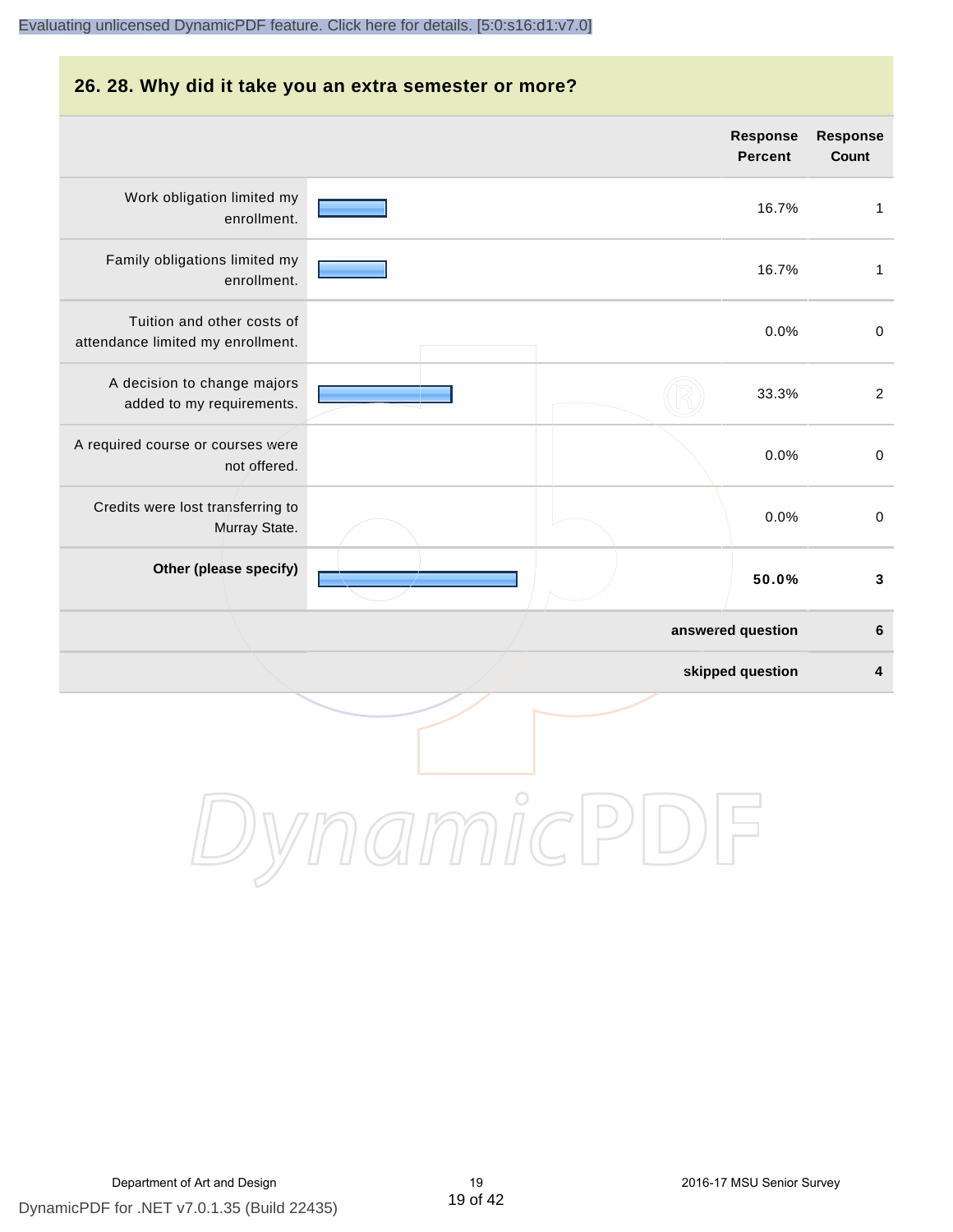| 26. 28. Why did it take you an extra semester or more? |                |
|--------------------------------------------------------|----------------|
| answered question                                      | 6              |
| skipped question                                       | $\overline{4}$ |

## **27. 29. Did you have trouble getting any course(s) you needed while at Murray State?**

|                                                                            |  |  | <b>Response</b><br><b>Percent</b> | <b>Response</b><br>Count |
|----------------------------------------------------------------------------|--|--|-----------------------------------|--------------------------|
| Yes                                                                        |  |  | 0.0%                              | 0                        |
| <b>No</b>                                                                  |  |  | 100.0%                            | 10                       |
|                                                                            |  |  | answered question                 | 10                       |
|                                                                            |  |  | skipped question                  | $\pmb{0}$                |
|                                                                            |  |  |                                   |                          |
| 28. 30. Why did you have trouble getting the course?                       |  |  |                                   |                          |
|                                                                            |  |  | <b>Response</b><br><b>Percent</b> | Response<br>Count        |
| The course was not offered the<br>semester I needed it.                    |  |  | 0.0%                              | $\pmb{0}$                |
| The course was not offered at<br>hours convenient to my work<br>schedule.  |  |  | 0.0%                              | $\mathbf 0$              |
| The course was not offered at<br>hours suitable for my school<br>schedule. |  |  | 0.0%                              | $\pmb{0}$                |
| All course sections were closed.                                           |  |  | 0.0%                              | $\pmb{0}$                |
| I was unaware of the prerequisites<br>for the course.                      |  |  | 0.0%                              | $\mbox{O}$               |
|                                                                            |  |  | answered question                 | $\bf{0}$                 |
|                                                                            |  |  | skipped question                  | 10                       |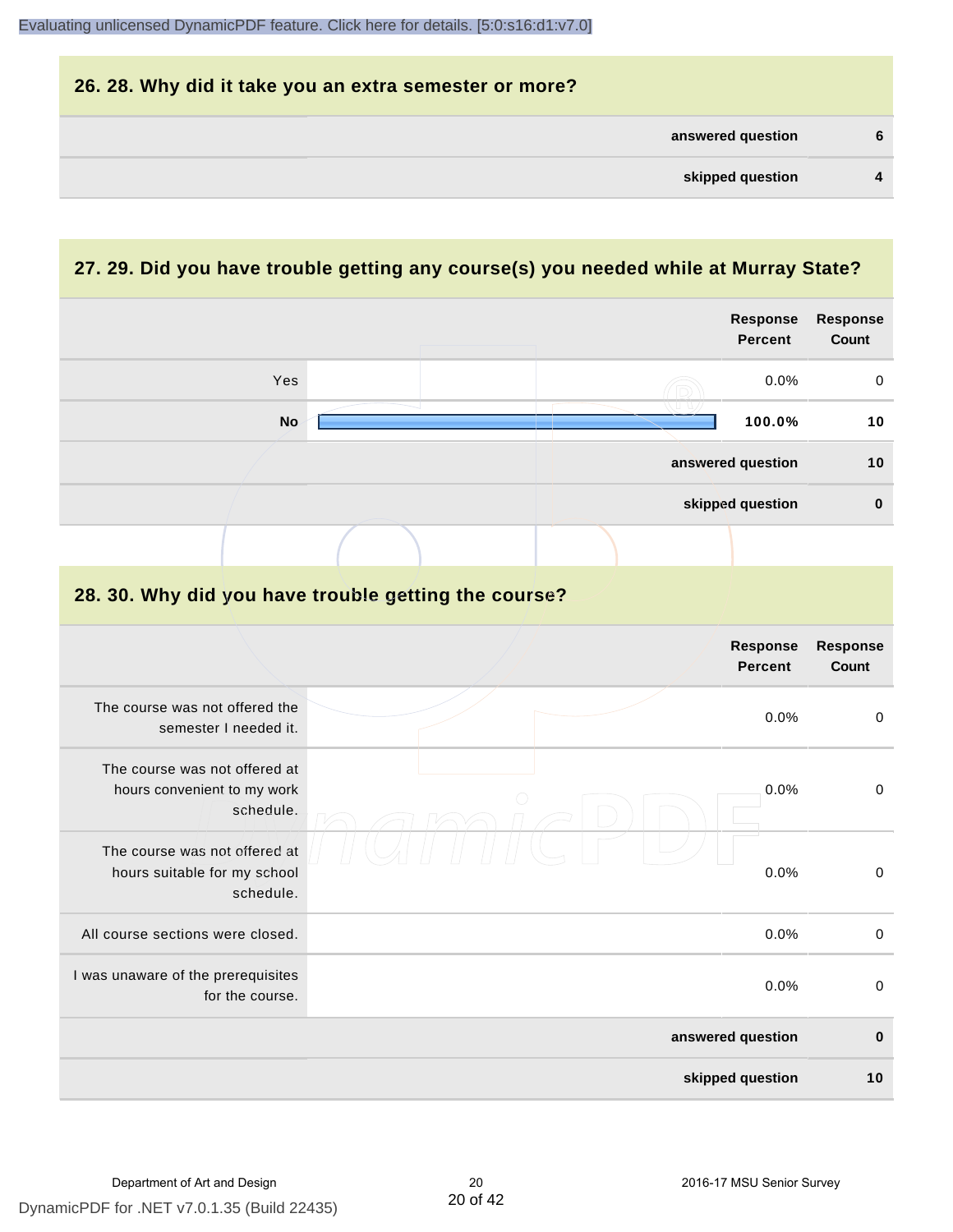#### **29. 31. Which statement best describes your experience with off-campus coop/internship?**

|                                    | Response<br><b>Percent</b> | <b>Response</b><br>Count |
|------------------------------------|----------------------------|--------------------------|
| Cannot judge; I did not have one.  | 80.0%                      | 8                        |
| My experience was very valuable.   | 20.0%                      | 2                        |
| My experience was valuable.        | 0.0%                       | $\mathbf 0$              |
| My experience was of little value. | $0.0\%$                    | $\mathbf 0$              |
| My experience was of no value.     | $0.0\%$                    | 0                        |
|                                    | answered question          | 10                       |
|                                    | skipped question           | $\bf{0}$                 |
|                                    |                            |                          |

## **30. 32. Which statement best describes your experience with on-campus facultydirected research, scholarly, or creative project?**

|                                    | <b>Response</b><br><b>Percent</b> | <b>Response</b><br>Count |
|------------------------------------|-----------------------------------|--------------------------|
| Cannot judge; I did not have one.  | 20.0%                             | 2                        |
| My experience was very valuable.   | 60.0%                             | 6                        |
| My experience was valuable.        | 20.0%                             | $\overline{2}$           |
| My experience was of little value. | 0.0%                              | 0                        |
| My experience was of no value.     | 0.0%                              | 0                        |
|                                    | answered question                 | 10                       |
|                                    | skipped question                  | $\bf{0}$                 |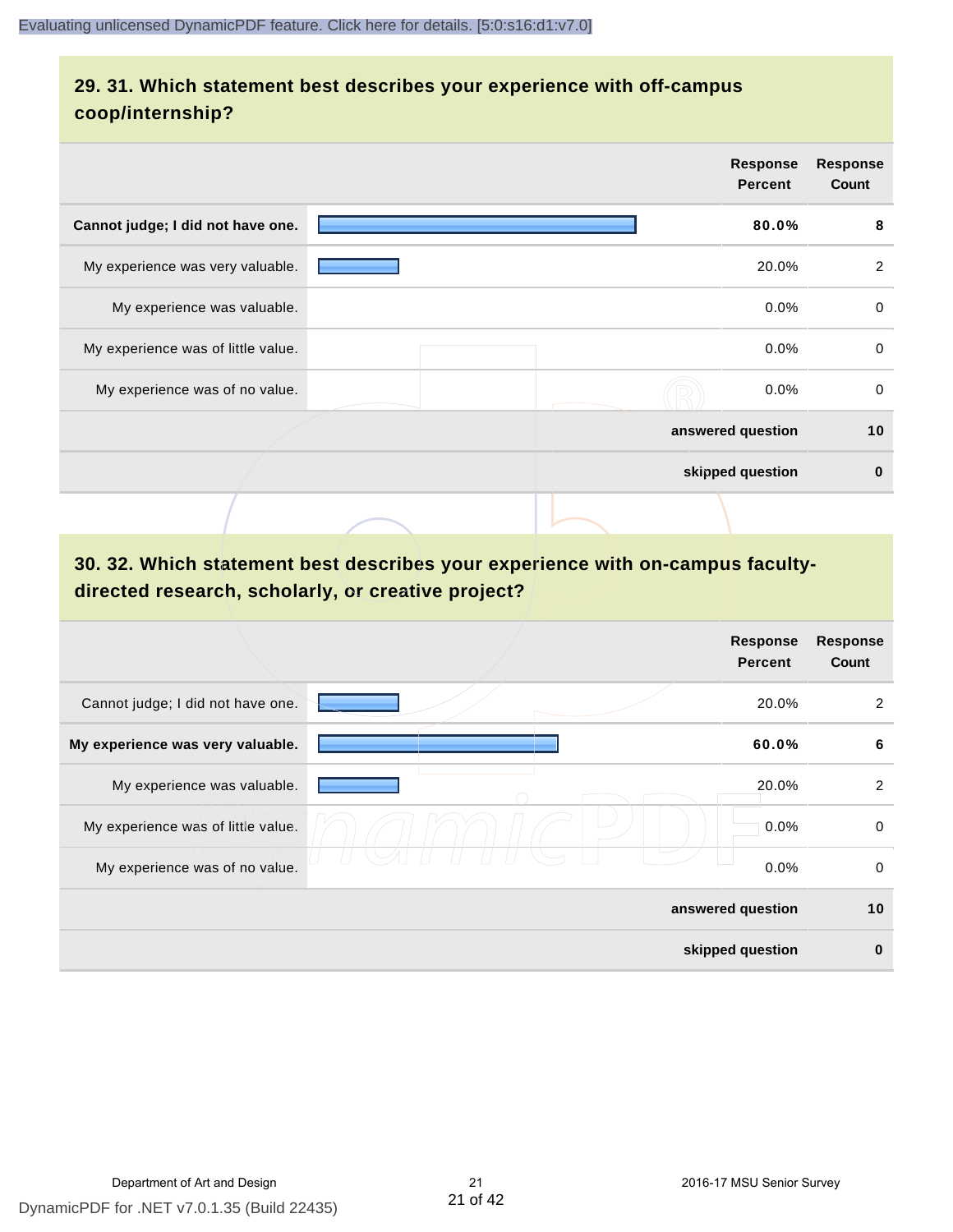## **31. 33. Which statement best describes your experience with academic advising in your major/area?**

|                                                          |                                                          | <b>Response</b><br><b>Percent</b> | Response<br>Count |
|----------------------------------------------------------|----------------------------------------------------------|-----------------------------------|-------------------|
| Cannot judge; I did not make use<br>of the opportunity.  |                                                          | 0.0%                              | $\mathsf 0$       |
| I was satisfied with information my<br>adviser provided. |                                                          | 90.0%                             | $\boldsymbol{9}$  |
| Advice was inaccurate,<br>incomplete, or misleading.     |                                                          | 10.0%                             | $\mathbf{1}$      |
| My adviser was not available.                            |                                                          | 0.0%                              | $\mathbf 0$       |
|                                                          |                                                          | answered question                 | 10                |
|                                                          |                                                          | skipped question                  | $\pmb{0}$         |
|                                                          | namicPl<br>$\left( \begin{array}{c} \end{array} \right)$ |                                   |                   |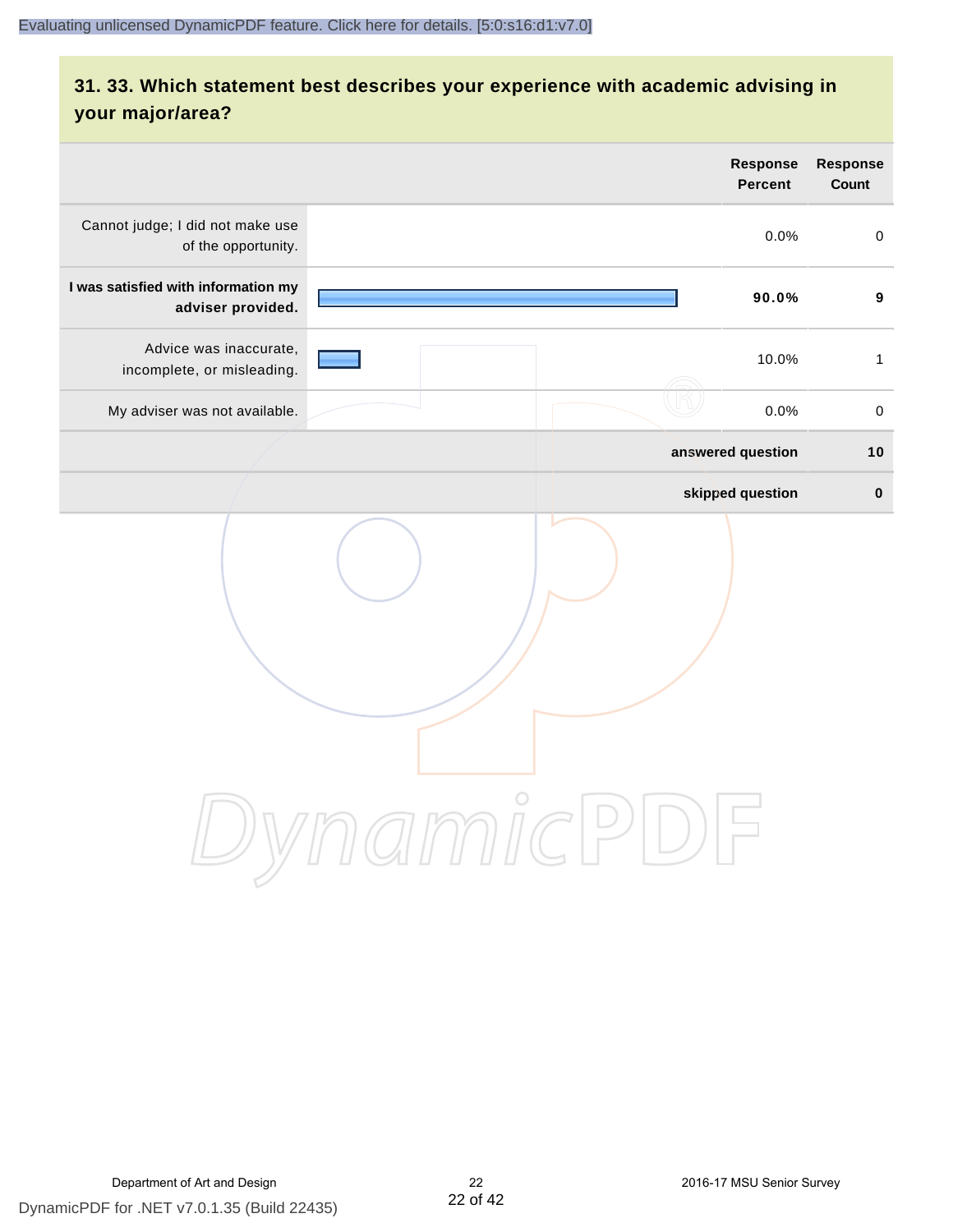## **31. 33. Which statement best describes your experience with academic advising in your major/area?**

| answered question | 10 <sup>°</sup> |
|-------------------|-----------------|
| skipped question  | 0               |

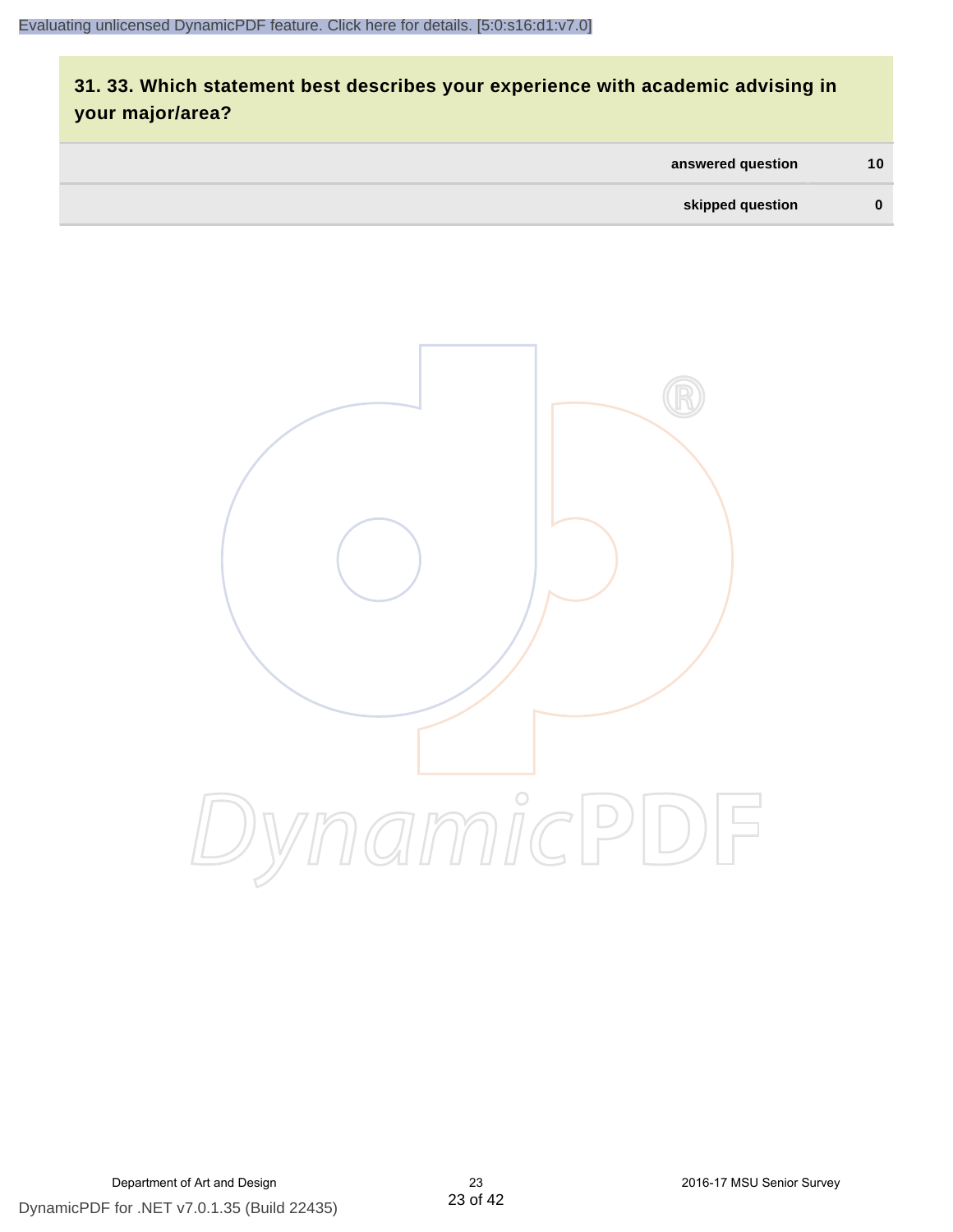### **32. Questions 34-48 For each of these items, indicate the extent to which you were satisfied.**

|                                                                                                                                                       | <b>Very</b><br>satisfied | <b>Satisfied</b> | <b>Dissatisfied</b> | <b>Very</b><br>dissatisfied | Rating<br>Average | Rating<br>Count |
|-------------------------------------------------------------------------------------------------------------------------------------------------------|--------------------------|------------------|---------------------|-----------------------------|-------------------|-----------------|
| 34. Class size relative to type of<br>course                                                                                                          | $60.0\%$ (6)             | 40.0% (4)        | $0.0\%$ (0)         | $0.0\%$ (0)                 | 3.60              | 10              |
| 35. Out-of-class availability of<br>faculty                                                                                                           | $50.0\%$ (5)             | $50.0\%$ (5)     | $0.0\%$ (0)         | $0.0\%$ (0)                 | 3.50              | 10              |
| 36. Effectiveness of your high<br>school preparation for college work                                                                                 | $30.0\%$ (3)             | $30.0\%$ (3)     | 40.0% (4)           | $0.0\%$ (0)                 | 2.90              | 10              |
| 37. Fairness of faculty in their<br>treatment of individual students                                                                                  | $50.0\%$ (5)             | 40.0% (4)        | $10.0\%$ (1)        | $0.0\%$ (0)                 | 3.40              | 10              |
| 38. Overall quality of instruction at<br><b>Murray State</b>                                                                                          | $60.0\%$ (6)             | 40.0% (4)        | $0.0\%$ (0)         | $0.0\%$ (0)                 | 3.60              | 10              |
| 39. Quality of instruction in<br><b>University Studies (General</b><br>Education) courses                                                             | $40.0\%$ (4)             | $60.0\%$ (6)     | $0.0\%$ (0)         | $0.0\%$ (0)                 | 3.40              | 10              |
| 40. Quality of instruction in your<br>major                                                                                                           | 70.0% (7)                | $30.0\%$ (3)     | $0.0\%$ (0)         | $0.0\%$ (0)                 | 3.70              | 10              |
| 41. Clarity of program objectives in<br>your major                                                                                                    | 70.0% (7)                | $10.0\%$ (1)     | 20.0% (2)           | $0.0\%$ (0)                 | 3.50              | 10              |
| 42. Intellectual challenge of the<br>academic program                                                                                                 | $80.0\%$ (8)             | $20.0\%$ (2)     | $0.0\%$ (0)         | $0.0\%$ (0)                 | 3.80              | 10              |
| 43. Encouragement and<br>information from your major<br>department for employment after<br>graduation                                                 | $50.0\%$ (5)             | $40.0\%$ (4)     | 10.0% (1)           | $0.0\%$ (0)                 | 3.40              | 10              |
| 44. Availability of opportunities to<br>engage in a faculty-mentored<br>research, scholarly, or creative<br>project in your area of<br>study/interest | $40.0\%$ (4)             | 50.0% (5)        | $10.0\%$ (1)        | $0.0\%$ (0)                 | 3.30              | 10              |
| 45. Library hours                                                                                                                                     | 40.0% (4)                | $50.0\%$ (5)     | $10.0\%$ (1)        | $0.0\%$ (0)                 | 3.30              | 10              |
|                                                                                                                                                       |                          |                  |                     |                             | answered question | 10              |
|                                                                                                                                                       |                          |                  |                     |                             | skipped question  | $\pmb{0}$       |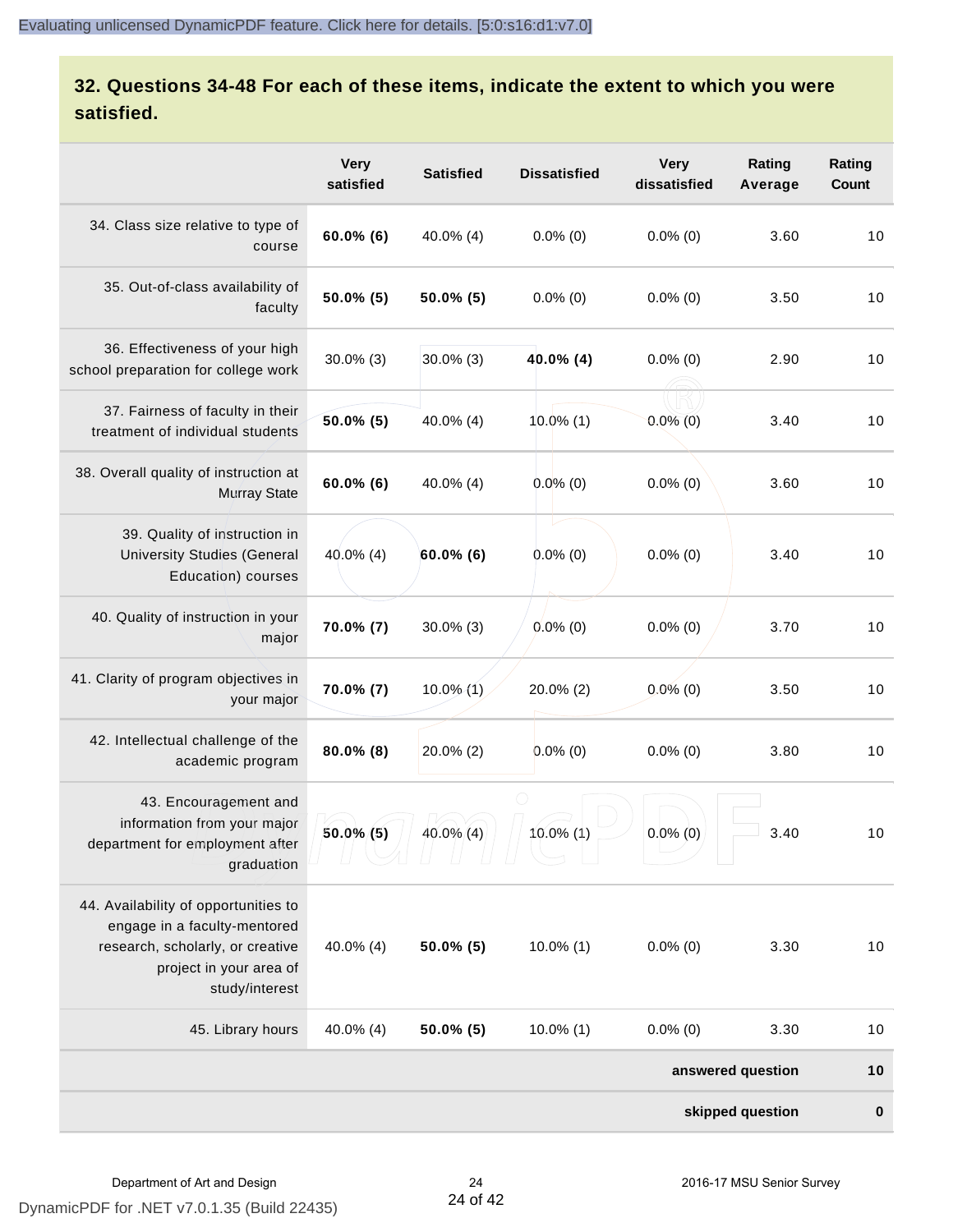#### **32. Questions 34-48 For each of these items, indicate the extent to which you were satisfied.**

| 46 Effectiveness of library                                                                                                  |              |              |                   |             |                  |          |
|------------------------------------------------------------------------------------------------------------------------------|--------------|--------------|-------------------|-------------|------------------|----------|
| personnel in meeting your<br>information needs                                                                               | $60.0\%$ (6) | $30.0\%$ (3) | $10.0\%$ (1)      | $0.0\%$ (0) | 3.50             | 10       |
| 47. Access to on-hand or<br>electronic library resources                                                                     | $80.0\%$ (8) | $20.0\%$ (2) | $0.0\%$ (0)       | $0.0\%$ (0) | 3.80             | 10       |
| 48. Computer, individual and group<br>work spaces available within<br>University Libraries (Waterfield,<br>Pogue and Overby) | 70.0% (7)    | $30.0\%$ (3) | $0.0\%$ (0)       | $0.0\%$ (0) | 3.70             | 10       |
|                                                                                                                              |              |              | answered question | 10          |                  |          |
|                                                                                                                              |              |              |                   |             | skipped question | $\bf{0}$ |
|                                                                                                                              |              |              |                   |             |                  |          |

**33. Questions 49-55 University Studies is designed to offer you a broad base of skills and knowledge and to prepare you for upper division study. Please indicate how effective University Studies at Murray State was in helping you achieve these goals.**

|                                                                            | <b>Very</b><br>effective | <b>Effective</b> | <b>Ineffective</b> | <b>Very</b><br>ineffective | Rating<br>Average | Rating<br>Count |
|----------------------------------------------------------------------------|--------------------------|------------------|--------------------|----------------------------|-------------------|-----------------|
| 49. Writing skills                                                         | $33.3\%$ (3)             | $55.6\%$ (5)     | $11.1\%$ (1)       | $0.0\%$ (0)                | 3.22              | 9               |
| 50. Speaking skills                                                        | $33.3%$ (3)              | 66.7% (6)        | $0.0\%$ (0)        | $0.0\%$ (0)                | 3.33              | 9               |
| 51. Critical thinking skills                                               | 55.6% (5)                | 44.4% (4)        | $0.0\%$ (0)        | $0.0\%$ (0)                | 3.56              | 9               |
| 52. Technology skills/computer<br>skills                                   | $33.3\%$ (3)             | $44.4\%$ (4)     | $22.2\%$ (2)       | $0.0\%$ (0)                | 3.11              | 9               |
| 53. General knowledge in the<br>liberal arts and sciences                  | $33.3\%$ (3)             | 66.7% (6)        | $0.0\%$ (0)        | $0.0\%$ (0)                | 3.33              | 9               |
| 54. International perspectives                                             | $11.1\%$ (1)             | 88.9% (8)        | $0.0\%$ (0)        | $0.0\%$ (0)                | 3.11              | 9               |
| 55. Stimulation of interest in areas<br>outside your chosen field of study | 44.4% (4)                | 55.6% (5)        | $0.0\%$ (0)        | $0.0\%$ (0)                | 3.44              | 9               |
|                                                                            |                          |                  |                    |                            | answered question | 9               |
|                                                                            |                          |                  |                    |                            | skipped question  | 1               |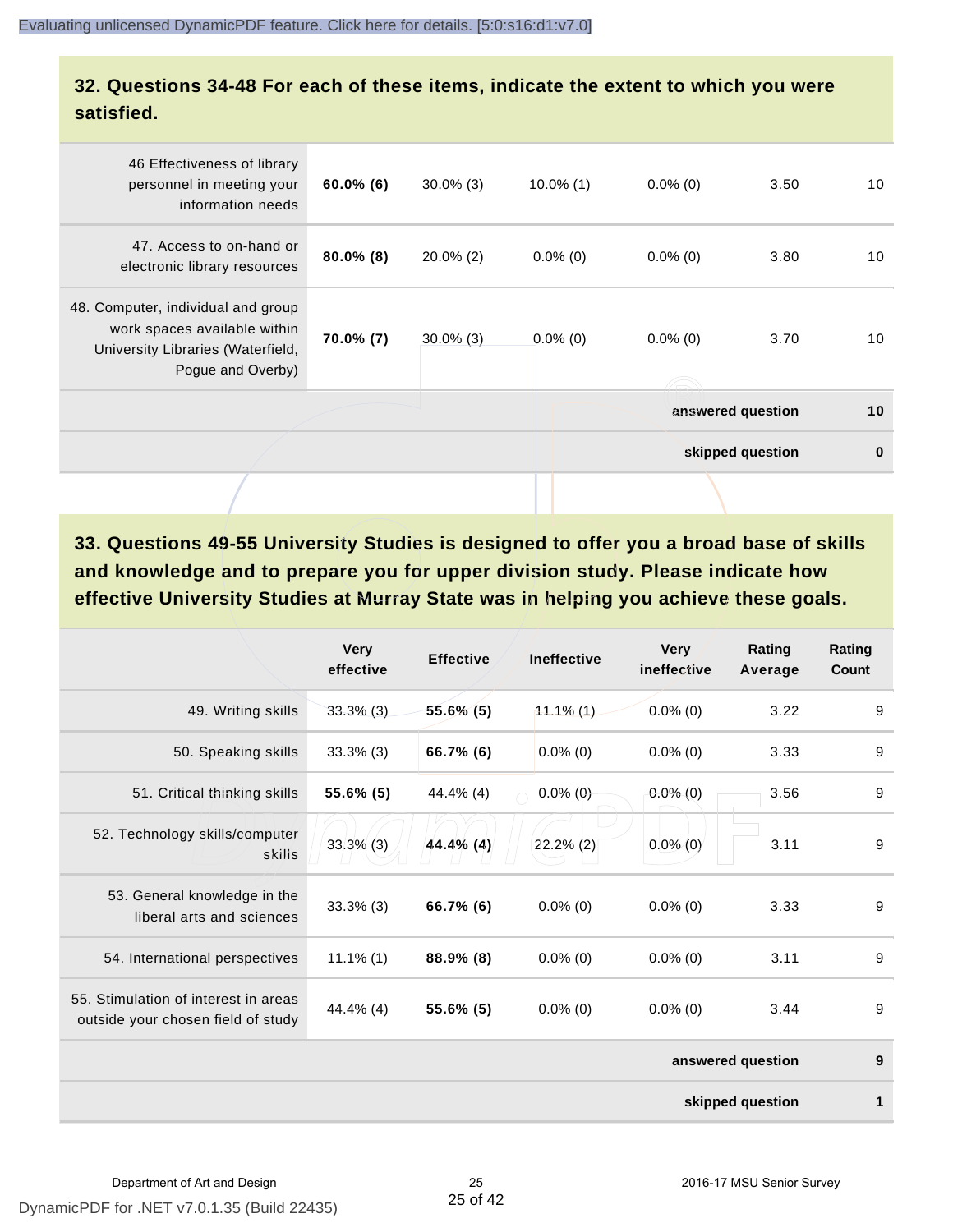**34. Questions 56-89For each of these services, activities or programs that you used, please indicate the extent to which you were satisfied that they met your needs. For those that you did not use, mark the "Did Not Use" option.**

|                                                                                    | <b>Very</b><br>satisfied | <b>Satisfied</b> | <b>Dissatisfied</b> | <b>Very</b><br>dissatisfied | <b>Did</b><br><b>Not</b><br>Use | Rating<br>Average | Rating<br><b>Count</b> |
|------------------------------------------------------------------------------------|--------------------------|------------------|---------------------|-----------------------------|---------------------------------|-------------------|------------------------|
| 56. African-American/Multicultural<br><b>Student Services</b>                      | $0.0\%$ (0)              | $11.1\%$ (1)     | $0.0\%$ (0)         | $0.0\%$ (0)                 | 88.9%<br>(8)                    | 3.00              | 9                      |
| 57. Blackboard/Canvas                                                              | $0.0\%$ (0)              | 100.0%<br>(9)    | $0.0\%$ (0)         | $0.0\%$ (0)                 | 0.0%<br>(0)                     | 3.00              | 9                      |
| 58. Career Services Office                                                         | 11.1%<br>(1)             | $33.3\%$ (3)     | $11.1\%$ (1)        | $0.0\%$ (0)                 | 44.4%<br>(4)                    | 3.00              | 9                      |
| 59. Cultural programming and<br>activities                                         | $0.0\%$ (0)              | 44.4% (4)        | $0.0\%$ (0)         | $0.0\%$ (0)                 | 55.6%<br>(5)                    | 3.00              | $\boldsymbol{9}$       |
| 60. Degree audit (MAP report)                                                      | 33.3%<br>(3)             | 55.6%<br>(5)     | $0.0\%$ (0)         | $0.0\%$ (0)                 | 11.1%<br>(1)                    | 3.38              | 9                      |
| 61. Financial Aid Office customer<br>service                                       | 11.1%<br>(1)             | 55.6%<br>(5)     | $11.1\%$ (1)        | $0.0\%$ (0)                 | 22.2%<br>(2)                    | 3.00              | 9                      |
| 62. Dining Services                                                                | 11.1%<br>(1)             | 77.8%<br>(7)     | $0.0\%$ (0)         | $11.1\%$ (1)                | 0.0%<br>(0)                     | 2.89              | 9                      |
| 63. Graduation Office                                                              | $0.0\%$ (0)              | 77.8%<br>(7)     | $11.1\%$ (1)        | $0.0\%$ (0)                 | 11.1%<br>(1)                    | 2.88              | 9                      |
| 64. Greek life and activities                                                      | 11.1%<br>(1)             | $11.1\%$ (1)     | $0.0\%$ (0)         | $0.0\%$ (0)                 | 77.8%<br>(7)                    | 3.50              | 9                      |
| 65. Health Services                                                                | 22.2%<br>(2)             | 66.7%<br>(6)     | $0.0\%$ (0)         | $0.0\%$ (0)                 | 11.1%<br>(1)                    | 3.25              | 9                      |
| 66. Honor Societies/Departmental<br><b>Clubs/Special Interest</b><br>Organizations | 11.1%<br>(1)             | 44.4%<br>(4)     | $0.0\%$ (0)         | $0.0\%$ (0)                 | 44.4%<br>(4)                    | 3.20              | $\boldsymbol{9}$       |
| 67. International programs and<br>activities                                       | 11.1%<br>(1)             | 22.2% (2)        | $0.0\%$ (0)         | $0.0\%$ (0)                 | 66.7%<br>(6)                    | 3.33              | $\boldsymbol{9}$       |
|                                                                                    |                          |                  |                     |                             |                                 | answered question | $\boldsymbol{9}$       |
|                                                                                    |                          |                  |                     |                             |                                 | skipped question  | 1                      |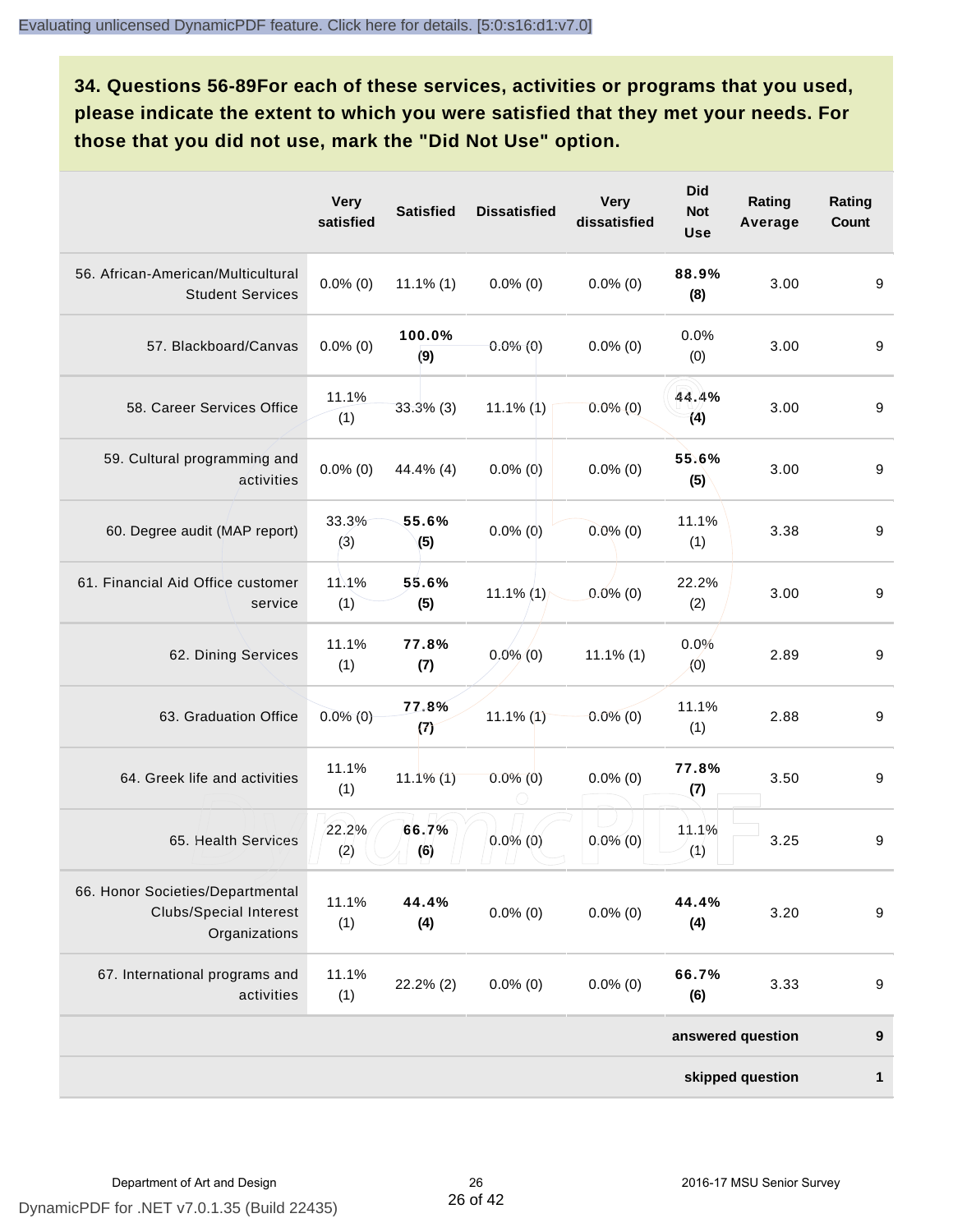**34. Questions 56-89For each of these services, activities or programs that you used, please indicate the extent to which you were satisfied that they met your needs. For those that you did not use, mark the "Did Not Use" option.**

| 68. International student support<br>services                    | 11.1%<br>(1) | $0.0\%$ (0)  | $0.0\%$ (0)  | $0.0\%$ (0) | 88.9%<br>(8)      | 4.00 | $\boldsymbol{9}$ |
|------------------------------------------------------------------|--------------|--------------|--------------|-------------|-------------------|------|------------------|
| 69. Internet and wireless access<br>for study and research needs | 44.4%<br>(4) | 55.6%<br>(5) | $0.0\%$ (0)  | $0.0\%$ (0) | 0.0%<br>(0)       | 3.44 | $\boldsymbol{9}$ |
| 70. Intramural Sports and<br>Recreation                          | $0.0\%$ (0)  | $22.2\%$ (2) | $0.0\%$ (0)  | $0.0\%$ (0) | 77.8%<br>(7)      | 3.00 | $\boldsymbol{9}$ |
| 71. LGBT programs                                                | $0.0\%$ (0)  | 44.4%<br>(4) | $11.1\%$ (1) | $0.0\%$ (0) | 44.4%<br>(4)      | 2.80 | $\boldsymbol{9}$ |
| 72. Lowry Center/Developmental<br>courses and tutoring           | 11.1%<br>(1) | $0.0\%$ (0)  | $0.0\%$ (0)  | $0.0\%$ (0) | 88.9%<br>(8)      | 4.00 | $\boldsymbol{9}$ |
| 73. Library                                                      | 22.2%<br>(2) | 77.8%<br>(7) | $0.0\%$ (0)  | $0.0\%$ (0) | 0.0%<br>(0)       | 3.22 | $\boldsymbol{9}$ |
| 74. MSU web site                                                 | $0.0\%$ (0)  | 88.9%<br>(8) | $11.1\%$ (1) | $0.0\%$ (0) | 0.0%<br>(0)       | 2.89 | $\boldsymbol{9}$ |
| 75. NCAA Sports                                                  | $0.0\%$ (0)  | $22.2\%$ (2) | 11.1% $(1)$  | $0.0\%$ (0) | 66.7%<br>(6)      | 2.67 | $\boldsymbol{9}$ |
| 76. Online courses that are not<br><b>Blackboard or Canvas</b>   | 11.1%<br>(1) | $0.0\%$ (0)  | $0.0\%$ (0)  | $0.0\%$ (0) | 88.9%<br>(8)      | 4.00 | 9                |
| 77. Public Safety/Security<br>Services                           | $0.0\%$ (0)  | 44.4%<br>(4) | $22.2\%$ (2) | $0.0\%$ (0) | 33.3%<br>(3)      | 2.67 | 9                |
| 78. Registration through myGate                                  | 22.2%<br>(2) | 77.8%<br>(7) | $0.0\%$ (0)  | $0.0\%$ (0) | 0.0%<br>(0)       | 3.22 | $\boldsymbol{9}$ |
| 79. Residential College<br>programming and activities            | 33.3%<br>(3) | 33.3%<br>(3) | $0.0\%$ (0)  | $0.0\%$ (0) | 33.3%<br>(3)      | 3.50 | 9                |
| 80. Scholarships/grants/student<br>employment                    | 22.2%<br>(2) | 77.8%<br>(7) | $0.0\%$ (0)  | $0.0\%$ (0) | 0.0%<br>(0)       | 3.22 | $\boldsymbol{9}$ |
| 81. Services for non-traditional<br>students                     | 11.1%<br>(1) | $11.1\%$ (1) | $11.1\%$ (1) | $0.0\%$ (0) | 66.7%<br>(6)      | 3.00 | 9                |
|                                                                  |              |              |              |             | answered question |      | 9                |
|                                                                  |              |              |              |             | skipped question  |      | 1                |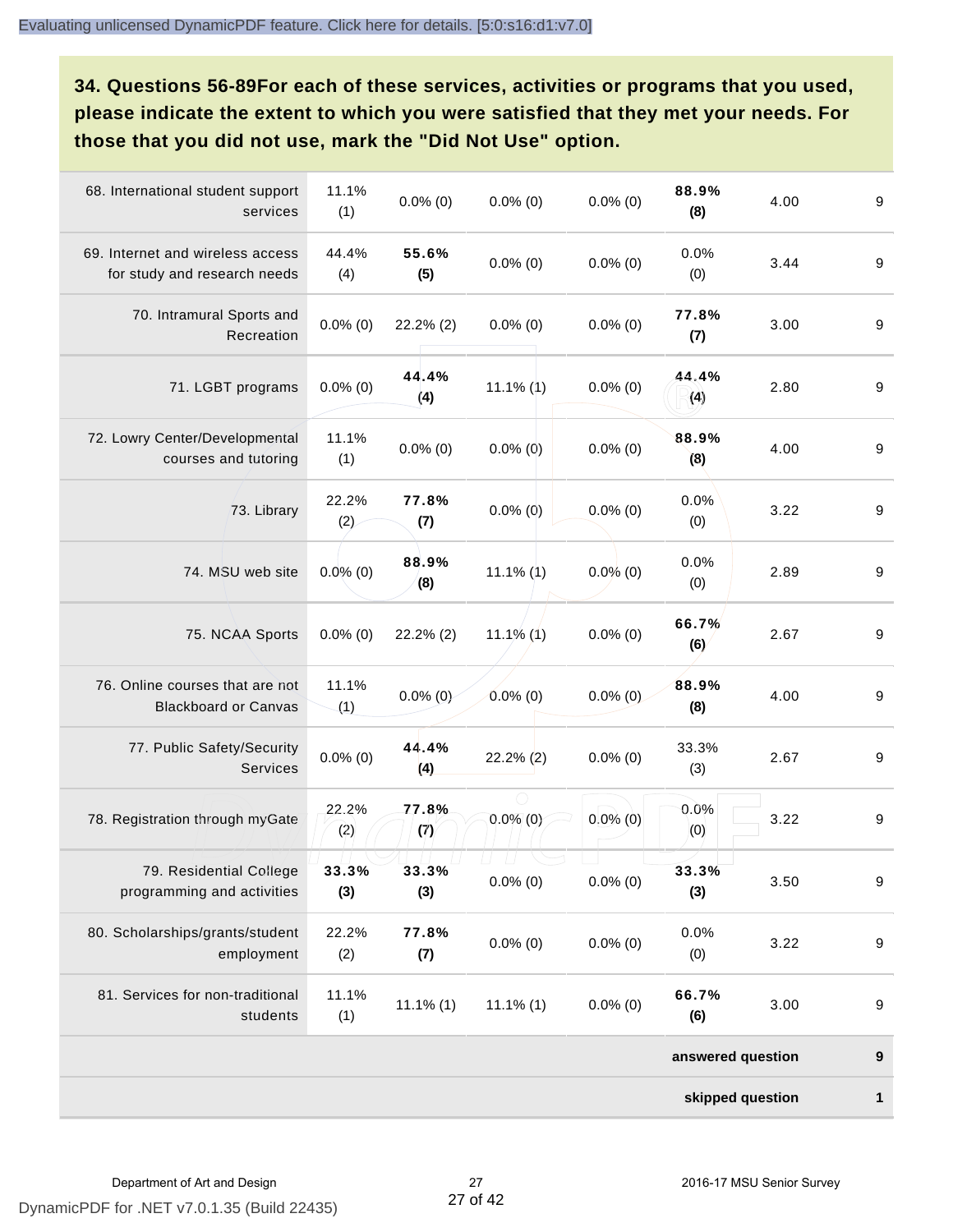**34. Questions 56-89For each of these services, activities or programs that you used, please indicate the extent to which you were satisfied that they met your needs. For those that you did not use, mark the "Did Not Use" option.**

| 82. Student Disability Services<br>(SDS) | 22.2%<br>(2) | $0.0\%$ (0)  | $0.0\%$ (0)  | $0.0\%$ (0) | 77.8%<br>(7)      | 4.00 | 9                |
|------------------------------------------|--------------|--------------|--------------|-------------|-------------------|------|------------------|
| 83. Transcript requests                  | 11.1%<br>(1) | 44.4%<br>(4) | $0.0\%$ (0)  | $0.0\%$ (0) | 44.4%<br>(4)      | 3.20 | 9                |
| 84. Student Support Services<br>(SSS)    | 11.1%<br>(1) | $11.1\%$ (1) | $0.0\%$ (0)  | $0.0\%$ (0) | 77.8%<br>(7)      | 3.50 | 9                |
| 85. Transfer Center                      | 11.1%<br>(1) | $0.0\%$ (0)  | $0.0\%$ (0)  | $0.0\%$ (0) | 88.9%<br>(8)      | 4.00 | $\boldsymbol{9}$ |
| 86. University Counseling Services       | 44.4%<br>(4) | $0.0\%$ (0)  | $0.0\%$ (0)  | $0.0\%$ (0) | 55.6%<br>(5)      | 4.00 | 9                |
| 87. Veteran Services                     | 11.1%<br>(1) | $11.1\%$ (1) | $0.0\%$ (0)  | $0.0\%$ (0) | 77.8%<br>(7)      | 3.50 | 9                |
| 88. Wellness Center                      | 11.1%<br>(1) | 77.8%<br>(7) | $11.1\%$ (1) | $0.0\%$ (0) | 0.0%<br>(0)       | 3.00 | 9                |
| 89. Women's Center                       | 11.1%<br>(1) | 22.2% (2)    | $0.0\%$ (0)  | $0.0\%$ (0) | 66.7%<br>(6)      | 3.33 | 9                |
|                                          |              |              |              |             | answered question |      | $\boldsymbol{9}$ |

**skipped question 1**

DynamicPDF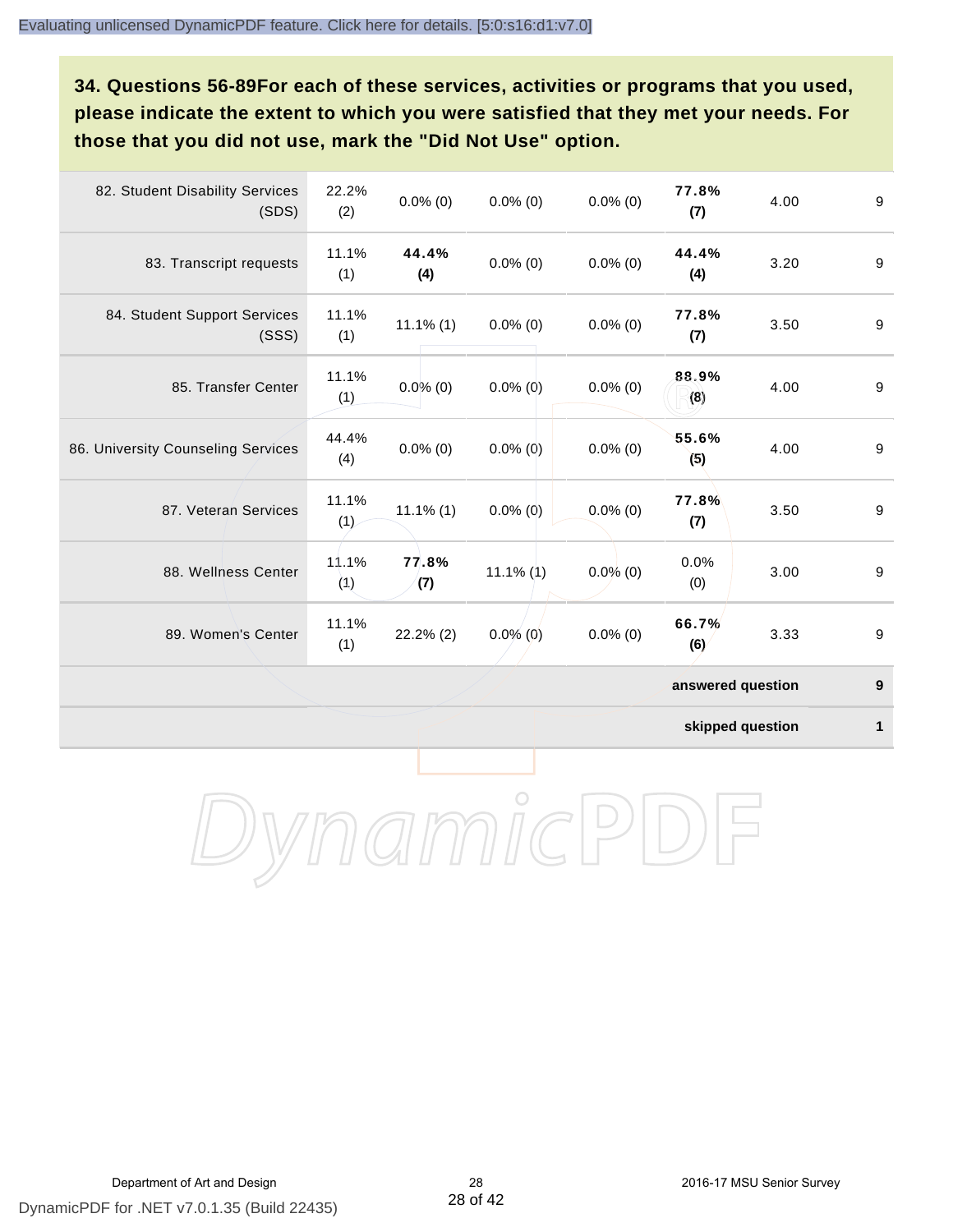#### **35. 90. To what extent did you participate in Residential College activities?**

|                     | <b>Response</b><br>Percent | Response<br>Count       |
|---------------------|----------------------------|-------------------------|
| Did not participate | 22.2%                      | $\overline{2}$          |
| Frequently          | 11.1%                      | $\mathbf{1}$            |
| <b>Occasionally</b> | 44.4%                      | $\overline{\mathbf{4}}$ |
| Seldom              | 22.2%                      | $\overline{2}$          |
|                     | answered question          | $\boldsymbol{9}$        |
|                     | skipped question           | $\mathbf{1}$            |
|                     | ynamicPD                   |                         |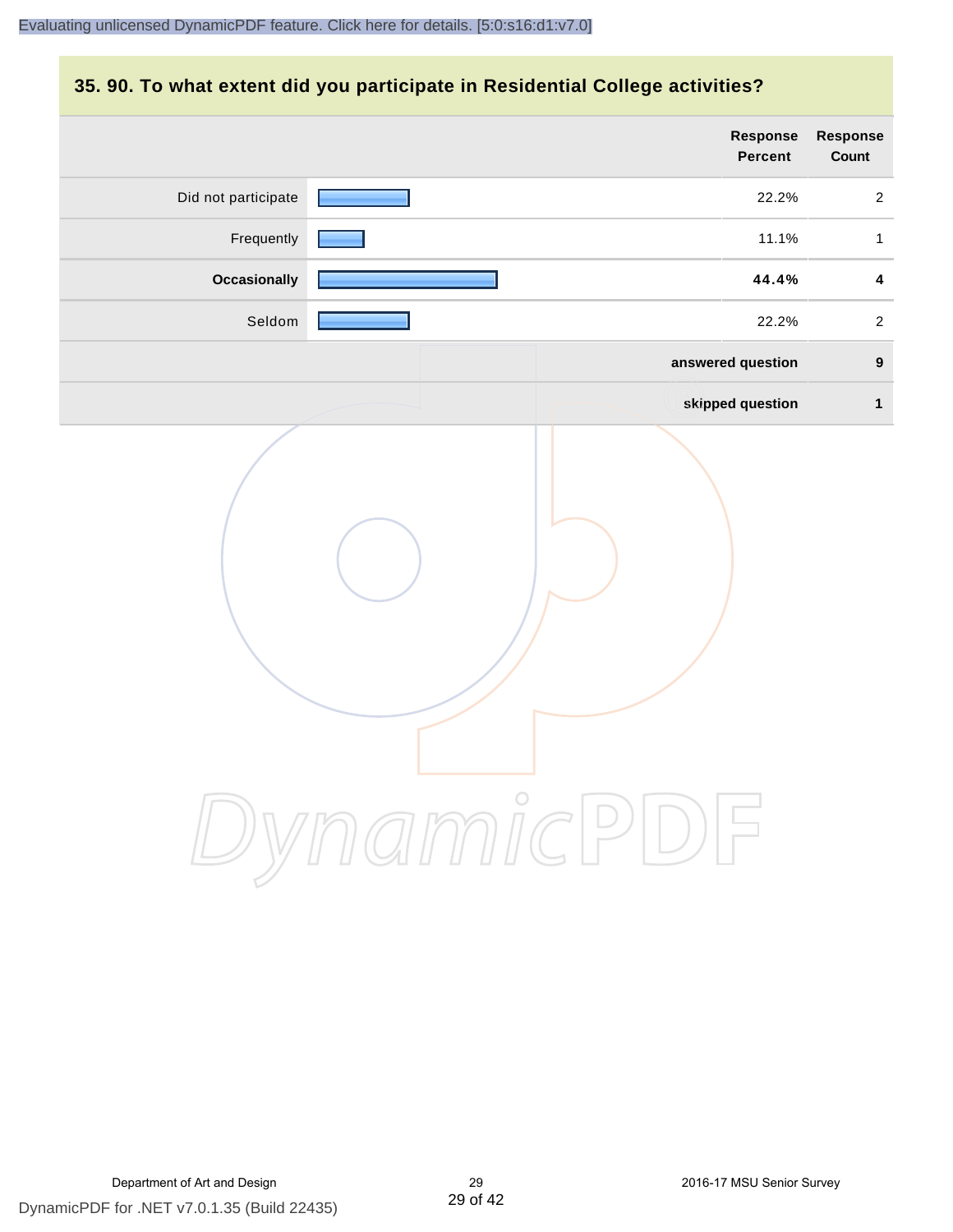#### **35. 90. To what extent did you participate in Residential College activities?**

| answered question |  |  |
|-------------------|--|--|
|-------------------|--|--|

#### **36. 91. Which phrase best describes your opinion of Residential Colleges?**

|                                           |  | <b>Response</b><br><b>Percent</b> | Response<br>Count |
|-------------------------------------------|--|-----------------------------------|-------------------|
| Not familiar with Residential<br>Colleges |  | 33.3%                             | $\mathbf{3}$      |
| Very positive                             |  | 22.2%                             | $\overline{2}$    |
| Positive                                  |  | 44.4%                             | 4                 |
| Negative                                  |  | 0.0%                              | $\mathsf{O}$      |
| Very negative                             |  | 0.0%                              | $\mathbf 0$       |
|                                           |  | answered question                 | $\boldsymbol{9}$  |
|                                           |  | skipped question                  | 1                 |
|                                           |  |                                   |                   |

## **37. 92. When you graduate how many times will you have studied abroad during your university career?**

|               | Response<br>Percent        | <b>Response</b><br>Count |
|---------------|----------------------------|--------------------------|
| <b>None</b>   | - 121 - 121 - 121<br>55.6% | 5                        |
| One           | 44.4%                      | $\overline{4}$           |
| Two           | 0.0%                       | $\mathbf 0$              |
| Three or more | 0.0%                       | $\mathbf 0$              |
|               | answered question          | 9                        |
|               | skipped question           | $\mathbf{1}$             |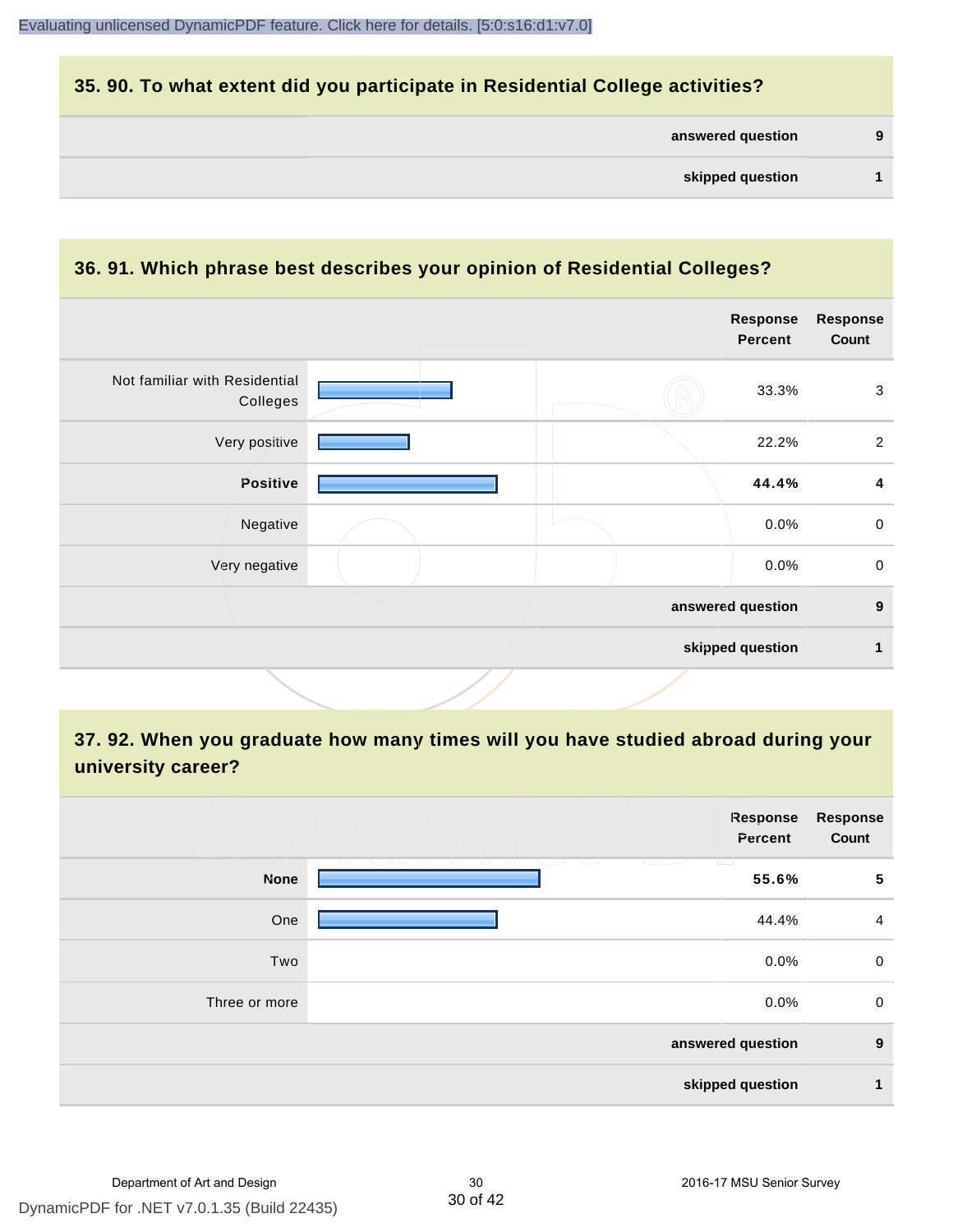**38. Questions 93-102 The University has formulated ten desired "Characteristics of the Murray State University Graduate." Please indicate how effective your MSU experience was in enhancing your abilities in each area.**

|                                                                                                                                                                      | <b>Very</b><br>effective | <b>Effective</b> | Ineffective | <b>Very</b><br>ineffective | Rating<br>Average | Rating<br>Count |
|----------------------------------------------------------------------------------------------------------------------------------------------------------------------|--------------------------|------------------|-------------|----------------------------|-------------------|-----------------|
| 93. Engage in mature,<br>independent and creative thought<br>and express that thought<br>effectively in oral and written<br>communication;                           | 66.7% (6)                | $33.3\%$ (3)     | $0.0\%$ (0) | $0.0\%$ (0)                | 3.67              | 9               |
| 94. Understand and apply the<br>critical and scientific<br>methodologies that academic<br>disciplines employ to discover<br>knowledge and ascertain its<br>validity; | $33.3\%$ (3)             | 66.7% (6)        | $0.0\%$ (0) | $0.0\%$ (0)                | 3.33              | 9               |
| 95. Apply sound standards of<br>information gathering, analysis<br>and evaluation to reach logical<br>decisions;                                                     | 55.6% (5)                | 44.4% (4)        | $0.0\%$ (0) | $0.0\%$ (0)                | 3.56              | 9               |
| 96. Understand the roles and<br>applications of science and<br>technology in the solution of the<br>problems of a changing world;                                    | $33.3\%$ (3)             | 66.7% (6)        | $0.0\%$ (0) | $0.0\%$ (0)                | 3.33              | 9               |
| 97. Demonstrate a critical<br>understanding of the world's<br>historical, literary, philosophical<br>and artistic traditions;                                        | 66.7% (6)                | $33.3\%$ (3)     | $0.0\%$ (0) | $0.0\%$ (0)                | 3.67              | 9               |
| 98. Understand the dynamics of<br>cultural diversity, of competing<br>economic and political systems,<br>and of complex moral and ethical<br>issues:                 | 44.4% (4)                | $55.6\%$ (5)     | $0.0\%$ (0) | $0.0\%$ (0)                | 3.44              | 9               |
| 99. Understand the nature of and<br>engage in ethical behavior and<br>responsible citizenship;                                                                       | 66.7% (6)                | $33.3\%$ (3)     | $0.0\%$ (0) | $0.0\%$ (0)                | 3.67              | 9               |
|                                                                                                                                                                      |                          |                  |             |                            | answered question | 9               |
|                                                                                                                                                                      |                          |                  |             |                            | skipped question  | 1               |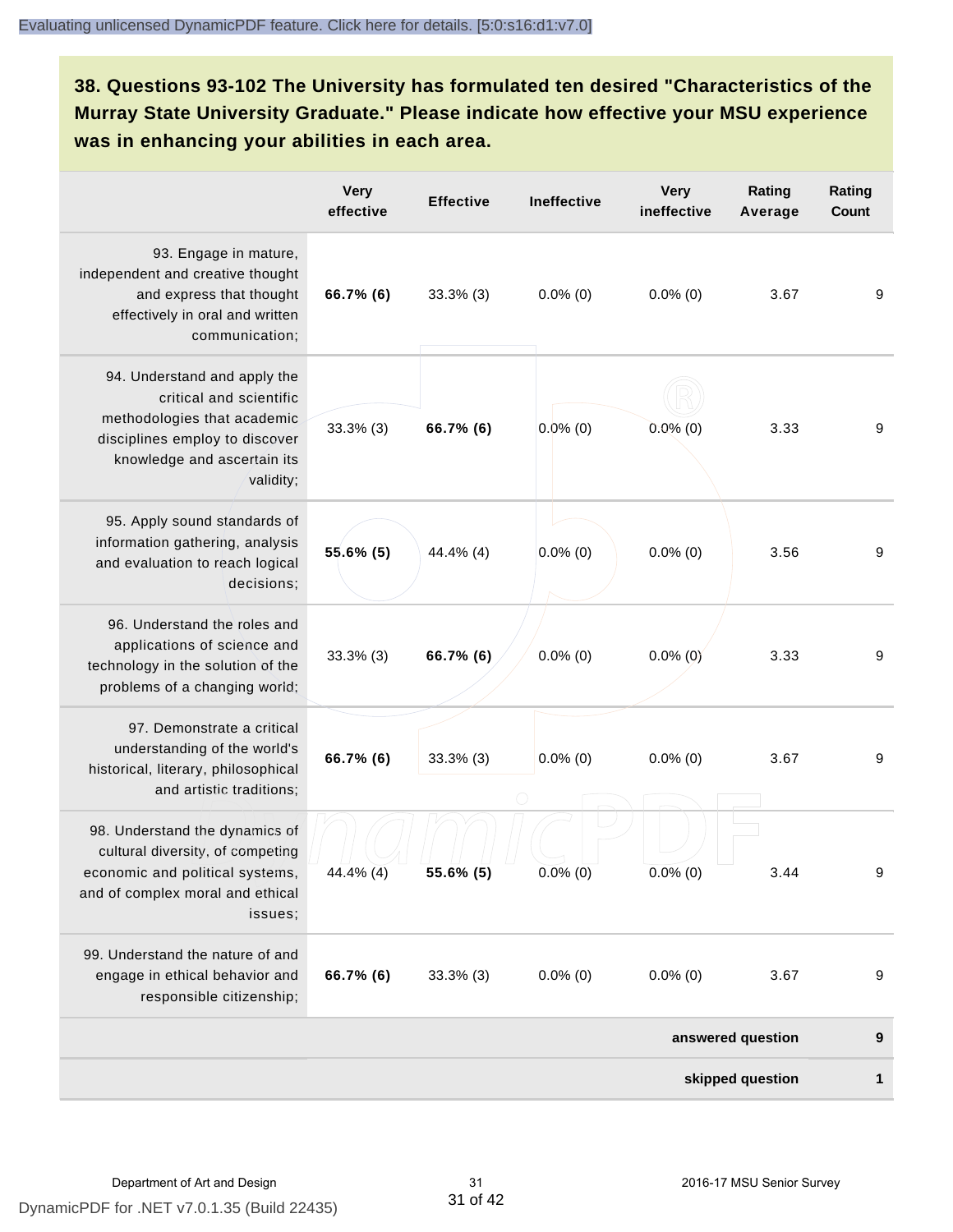**38. Questions 93-102 The University has formulated ten desired "Characteristics of the Murray State University Graduate." Please indicate how effective your MSU experience was in enhancing your abilities in each area.**

| 100. Understand the importance of<br>the behaviors necessary to<br>maintain a healthy lifestyle; | 66.7% (6) | 22.2% (2) | $11.1\%$ (1) | $0.0\%$ (0) | 3.56              | $\boldsymbol{9}$ |
|--------------------------------------------------------------------------------------------------|-----------|-----------|--------------|-------------|-------------------|------------------|
| 101. Demonstrate mastery of a<br>chosen field of study;                                          | 66.7% (6) | 33.3% (3) | $0.0\%$ (0)  | $0.0\%$ (0) | 3.67              | $\boldsymbol{9}$ |
| 102. Value intellectual pursuit and<br>continuous learning in a changing<br>world.               | 77.8% (7) | 22.2% (2) | $0.0\%$ (0)  | $0.0\%$ (0) | 3.78              | 9                |
|                                                                                                  |           |           |              |             | answered question | $\boldsymbol{9}$ |
|                                                                                                  |           |           |              |             | skipped question  | $\mathbf{1}$     |
|                                                                                                  |           |           |              |             |                   |                  |
|                                                                                                  |           |           |              |             |                   |                  |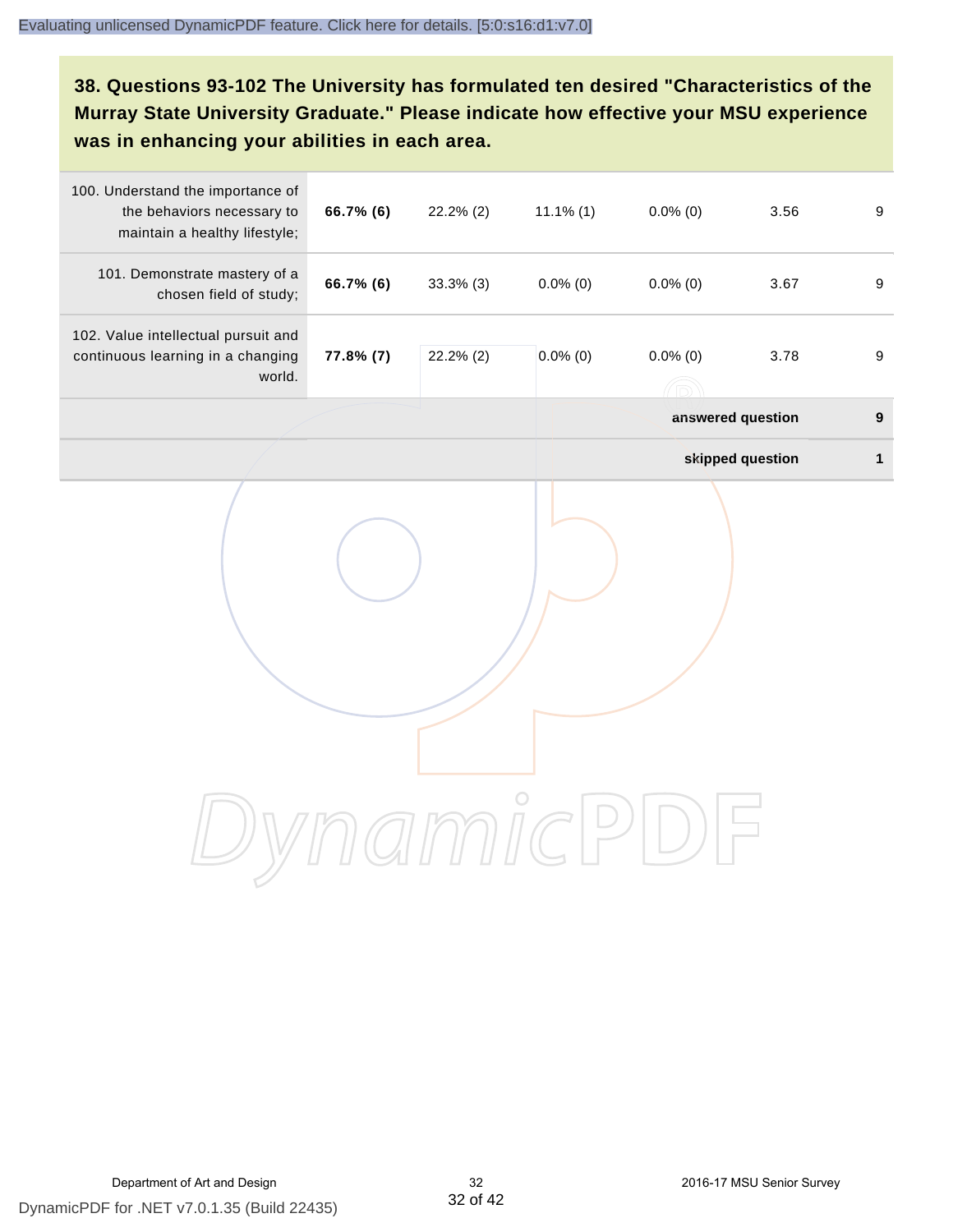## **39. 103. What do you expect to do after you graduate? answered question 9 skipped question 1 Response Percent Response Count** I am unsure of my immediate plans. 11.1% 1 **I will look for a job. 33.3% 3** I will continue working in the position I now have. 0.0% 0 I will work at a position I recently accepted. 11.1% 1 I will do additional undergraduate work. 0.0% 0 **I will go to graduate school. 33.3% 3** I will go to law school.  $\sim$  0.0% 0 I will go to medical school.  $\qquad \qquad \qquad$  0.0% 0 I will go to other professional school. 11.1% 1 I will not work or attend school. 0.0% 0

#### DynamicPDF for .NET v7.0.1.35 (Build 22435) Department of Art and Design 33 2016-17 MSU Senior Survey

DynamicPD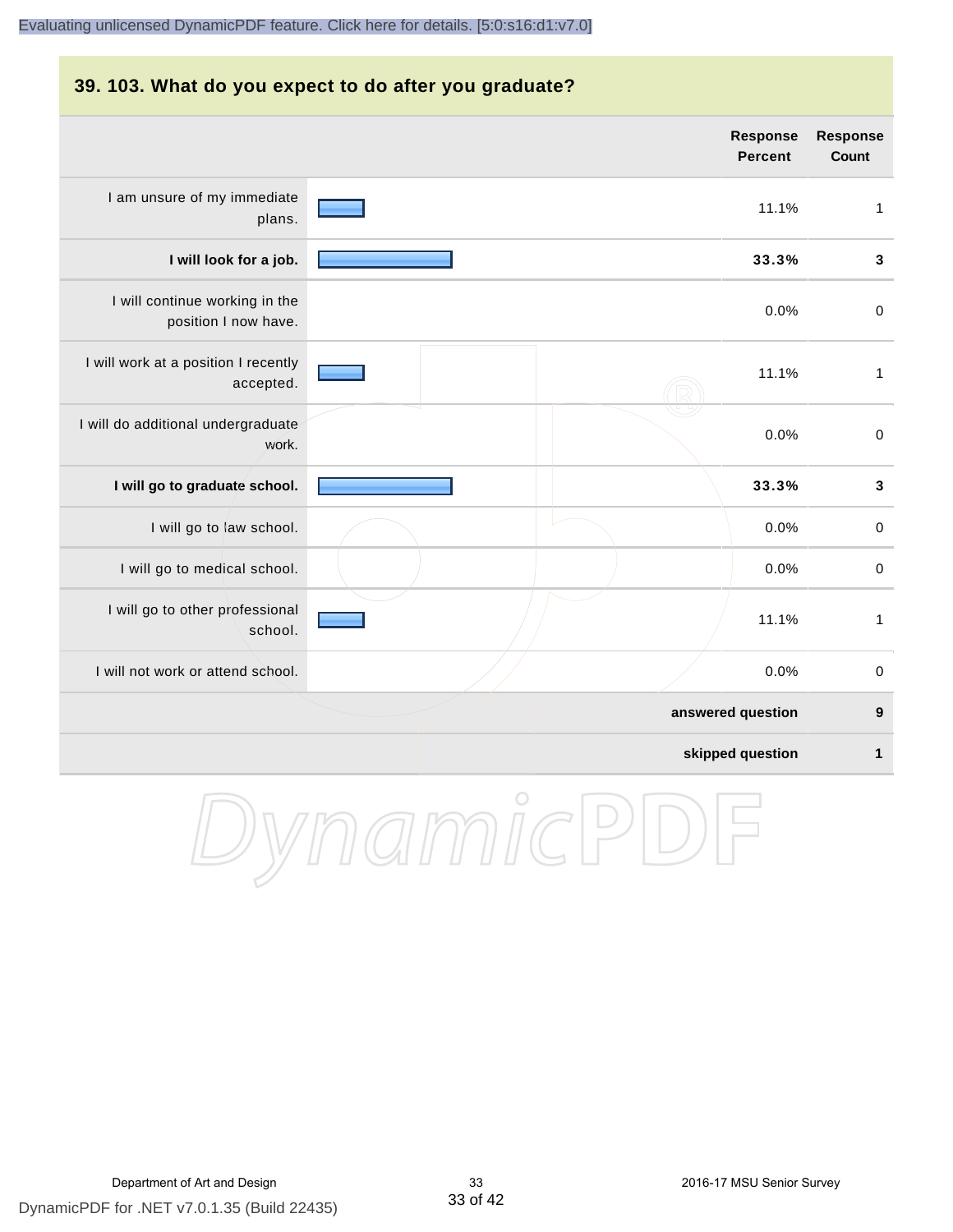## **39. 103. What do you expect to do after you graduate? answered question 9 skipped question 1**

#### **40. 104. If you are already employed, how closely related is your job to your field of study?**

|                     |            | <b>Response</b><br><b>Percent</b> | <b>Response</b><br>Count |
|---------------------|------------|-----------------------------------|--------------------------|
| Extremely close     |            | 25.0%                             | $\overline{2}$           |
| Somewhat close      |            | 0.0%                              | $\mathbf 0$              |
| Somewhat different  |            | 12.5%                             | $\mathbf{1}$             |
| Extremely different |            | 12.5%                             | 1                        |
| I cannot determine  |            | 12.5%                             | $\mathbf{1}$             |
| Does not apply      |            | 37.5%                             | $\mathbf 3$              |
|                     |            | answered question                 | $\pmb{8}$                |
|                     |            | skipped question                  | $\boldsymbol{2}$         |
|                     | $\bigcirc$ |                                   |                          |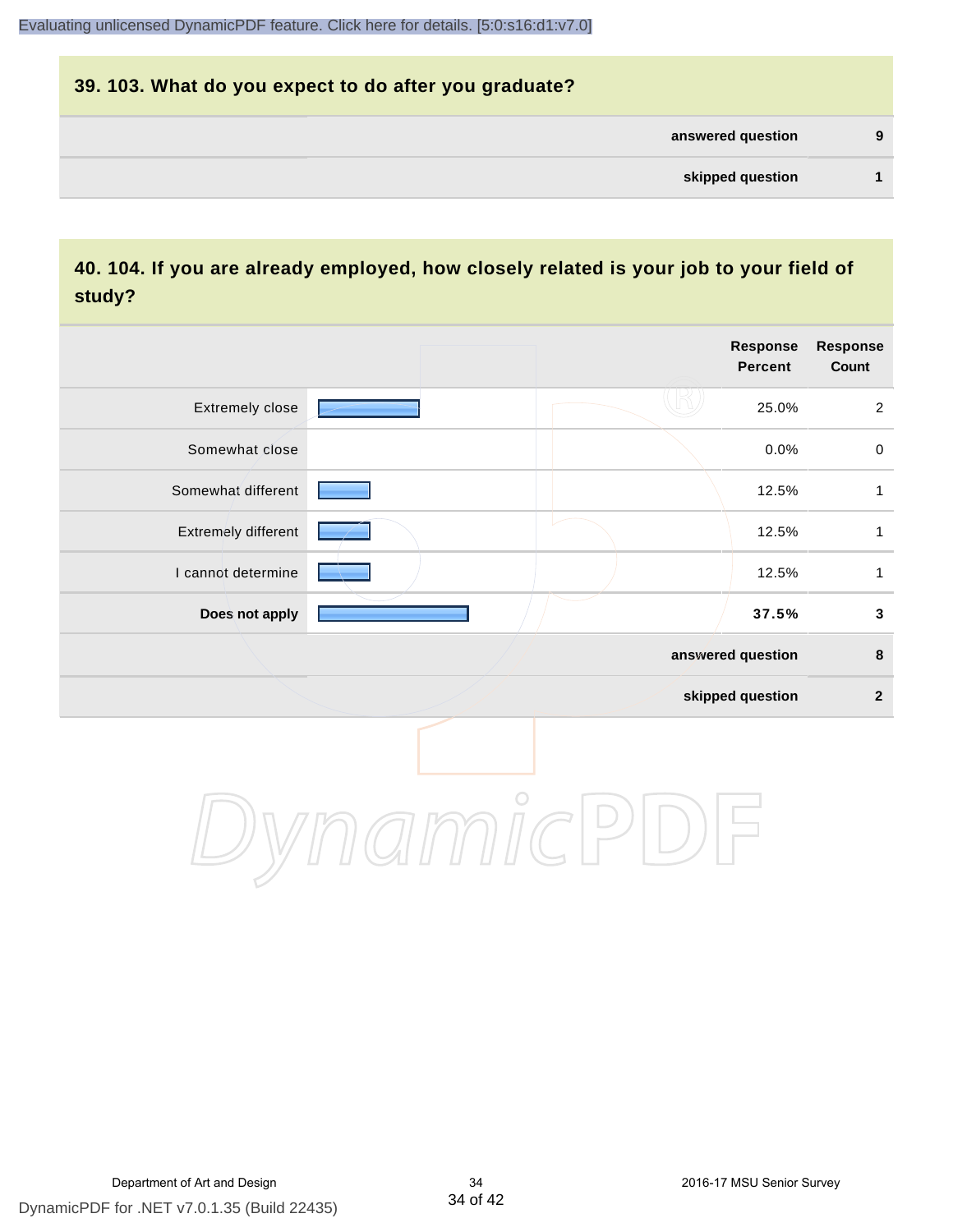## **41. 105. If you intend to work full-time, what do you expect your salary to be?**

|                     |                   | Response<br>Percent | Response<br>Count |
|---------------------|-------------------|---------------------|-------------------|
| Above \$75,000      |                   | 0.0%                | $\mathbf 0$       |
| $$65,000 - $75,000$ |                   | 0.0%                | $\pmb{0}$         |
| \$55,000 - \$64,999 |                   | 12.5%               | $\mathbf{1}$      |
| \$45,000 - \$54,999 |                   | 0.0%                | $\pmb{0}$         |
| $$35,000 - $44,999$ |                   | 25.0%               | $\sqrt{2}$        |
| \$25,000 - \$34,999 |                   | 37.5%               | $\mathbf{3}$      |
| Below \$25,000      |                   | 12.5%               | $\mathbf{1}$      |
| Does not apply      |                   | 12.5%               | $\mathbf{1}$      |
|                     | answered question |                     | $\pmb{8}$         |
|                     |                   | skipped question    | $\overline{2}$    |
|                     | $\bigcirc$        |                     |                   |
|                     |                   |                     |                   |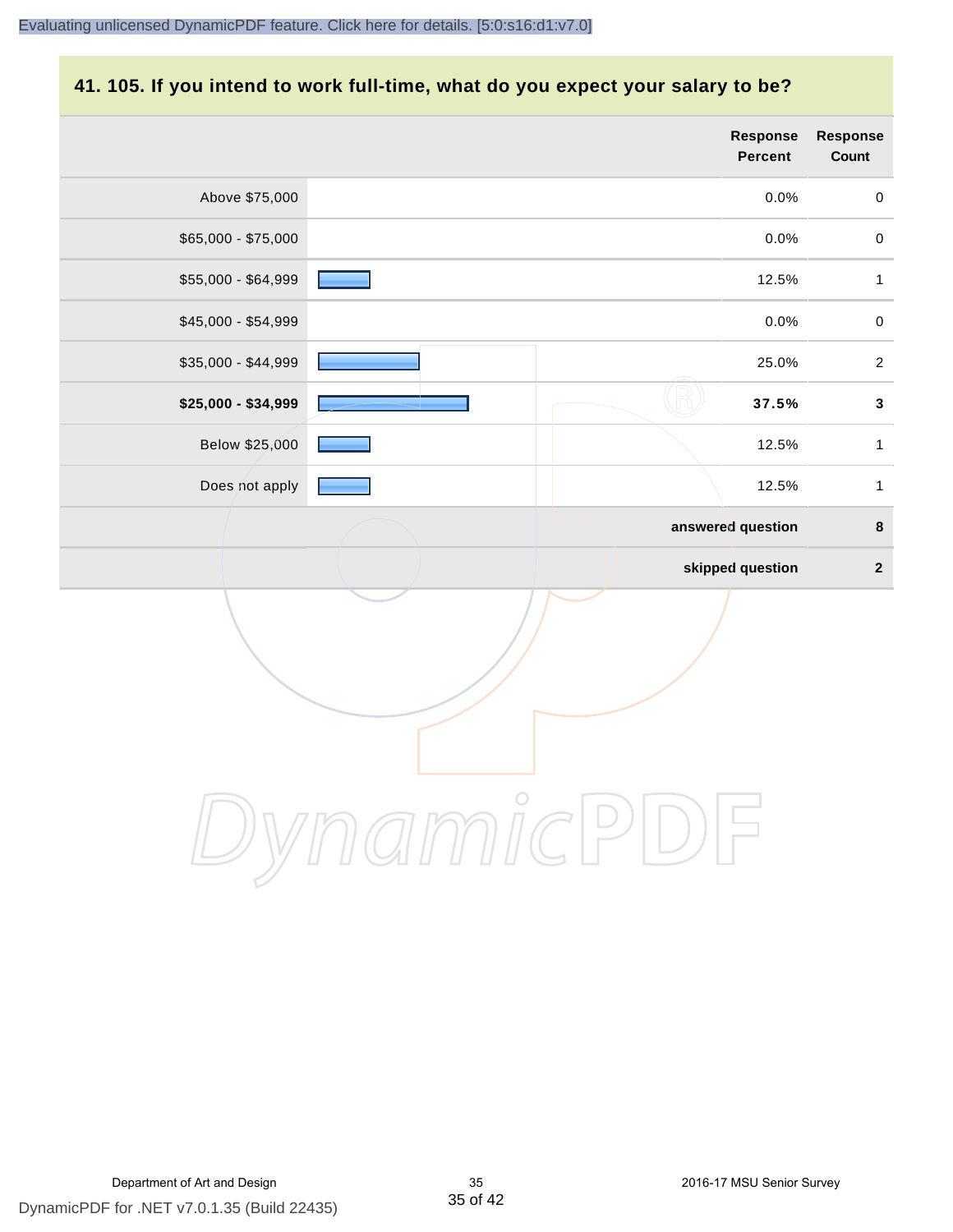#### **41. 105. If you intend to work full-time, what do you expect your salary to be?**

| answered question |  |  |
|-------------------|--|--|
|-------------------|--|--|

#### **42. 106. If you intend to continue your education, please indicate which statement best describes the institution you will attend.**

|                                        | <b>Response</b><br><b>Percent</b> | <b>Response</b><br>Count |
|----------------------------------------|-----------------------------------|--------------------------|
| <b>Murray State University</b>         | 0.0%                              | 0                        |
| University/College in Kentucky         | 0.0%                              | $\mathbf 0$              |
| University/College outside<br>Kentucky | 75.0%                             | 6                        |
| Does not apply                         | 25.0%                             | 2                        |
|                                        | answered question                 | 8                        |
|                                        | skipped question                  | $\mathbf{2}$             |

#### **43. 107. "I would recommend Murray State University to a prospective student."**

|                       | <b>Response</b><br>Percent                        | <b>Response</b><br>Count |
|-----------------------|---------------------------------------------------|--------------------------|
| <b>Strongly agree</b> | $\overline{\phantom{a}}$<br>55.6%<br>m            | 5                        |
| Agree                 | 73<br>T _ T<br>$\Box$<br>□<br>$\sqrt{2}$<br>44.4% | $\overline{a}$           |
| Disagree              | 0.0%                                              | $\mathbf 0$              |
| Strongly disagree     | 0.0%                                              | $\mathbf 0$              |
|                       | answered question                                 | 9                        |
|                       | skipped question                                  | $\mathbf 1$              |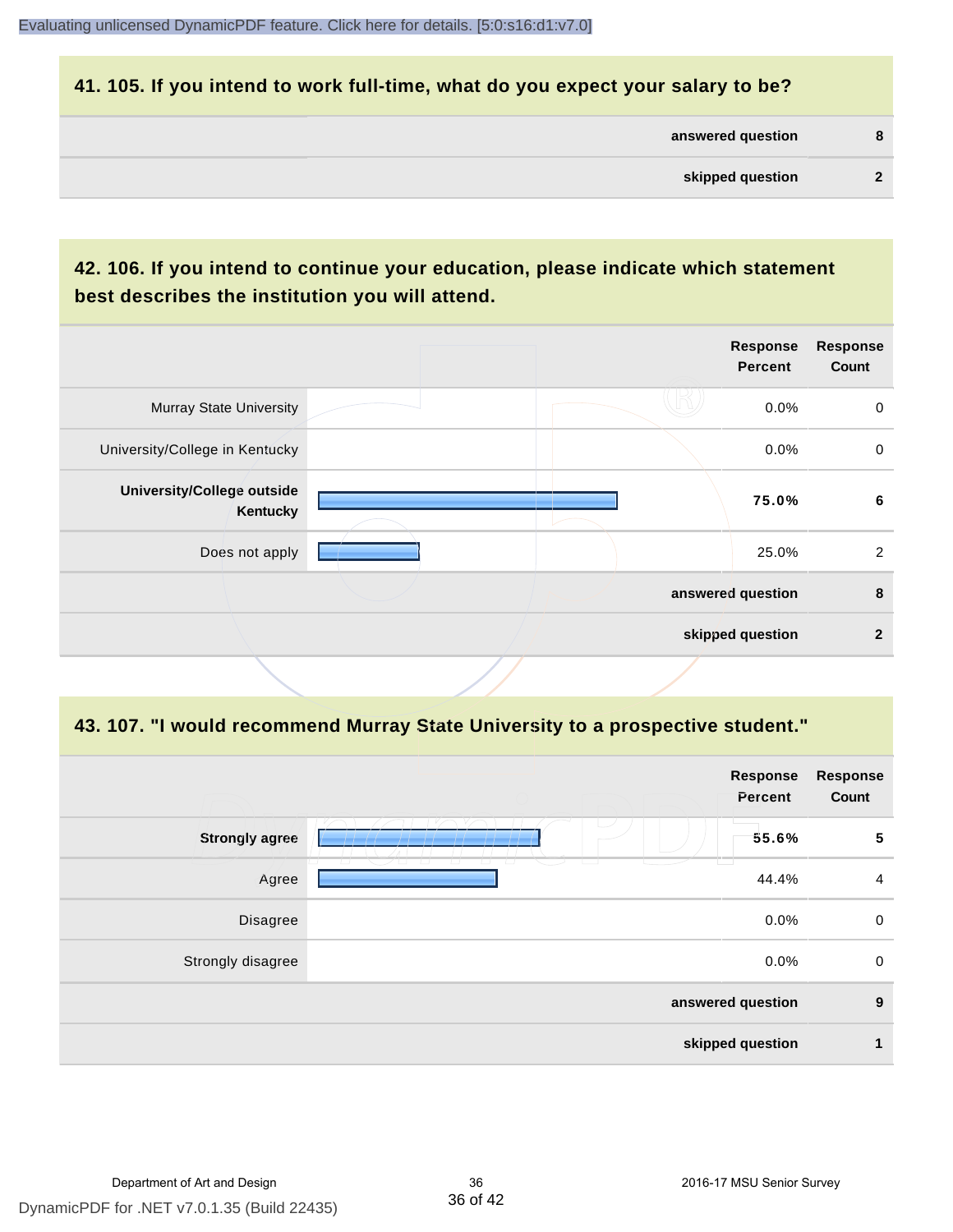## **44. Feedback: answered question 1 skipped question 9 Response Count** 1

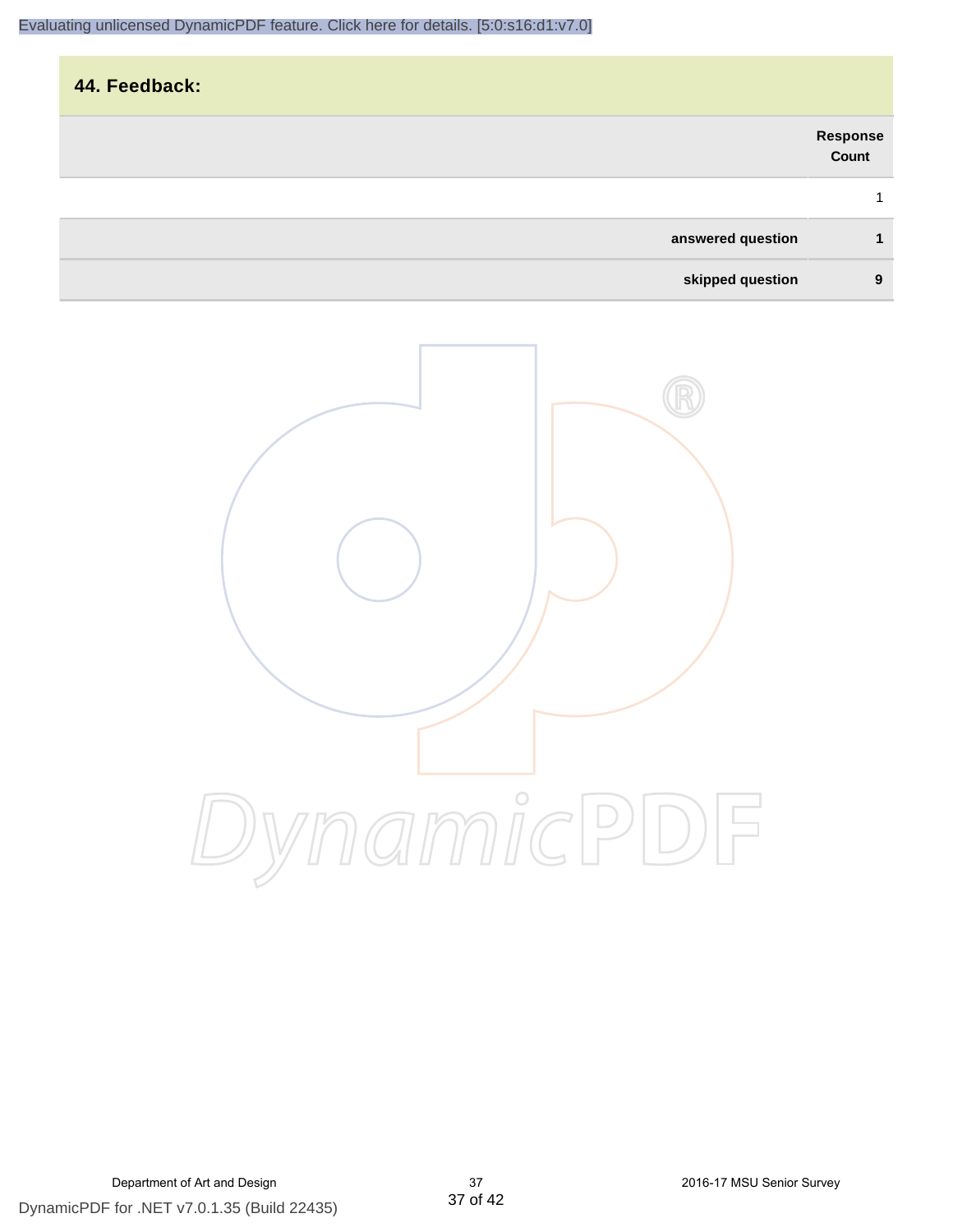|                                                 |  | <b>Response</b><br><b>Percent</b> | <b>Response</b><br><b>Count</b> |
|-------------------------------------------------|--|-----------------------------------|---------------------------------|
| Accounting                                      |  | 0.0%                              | $\mathbf 0$                     |
| Advertising                                     |  | 0.0%                              | $\,0\,$                         |
| <b>Business Administration</b><br>(associate's) |  | 0.0%                              | $\pmb{0}$                       |
| <b>Business Administration</b><br>(bachelor's)  |  | 0.0%                              | $\mathbf 0$                     |
| <b>Business GIS (certificate)</b>               |  | 0.0%                              | $\pmb{0}$                       |
| <b>Computer Information Systems</b>             |  | 0.0%                              | $\pmb{0}$                       |
| <b>Computer Science</b>                         |  | 0.0%                              | $\mathbf 0$                     |
| Economics                                       |  | 0.0%                              | $\mathbf 0$                     |
| Finance                                         |  | 0.0%                              | $\pmb{0}$                       |
| <b>Graphic Communications Media</b>             |  | 0.0%                              | $\,0\,$                         |
| <b>International Business</b>                   |  | 0.0%                              | $\pmb{0}$                       |
| Journalism                                      |  | 0.0%                              | $\mathbf 0$                     |
| Management                                      |  | 0.0%                              | $\pmb{0}$                       |
| Marketing                                       |  | 0.0%                              | $\pmb{0}$                       |
| Organizational Communication                    |  | 0.0%                              | 0                               |
| <b>Public Relations</b>                         |  | 0.0%                              | $\mathbf 0$                     |
| <b>Television Production</b>                    |  | 0.0%                              | $\mathbf 0$                     |
| <b>Telecommunications Systems</b><br>Mgmt       |  | 0.0%                              | $\mathbf 0$                     |
| answered question                               |  | $\pmb{0}$                         |                                 |
| skipped question                                |  | 10                                |                                 |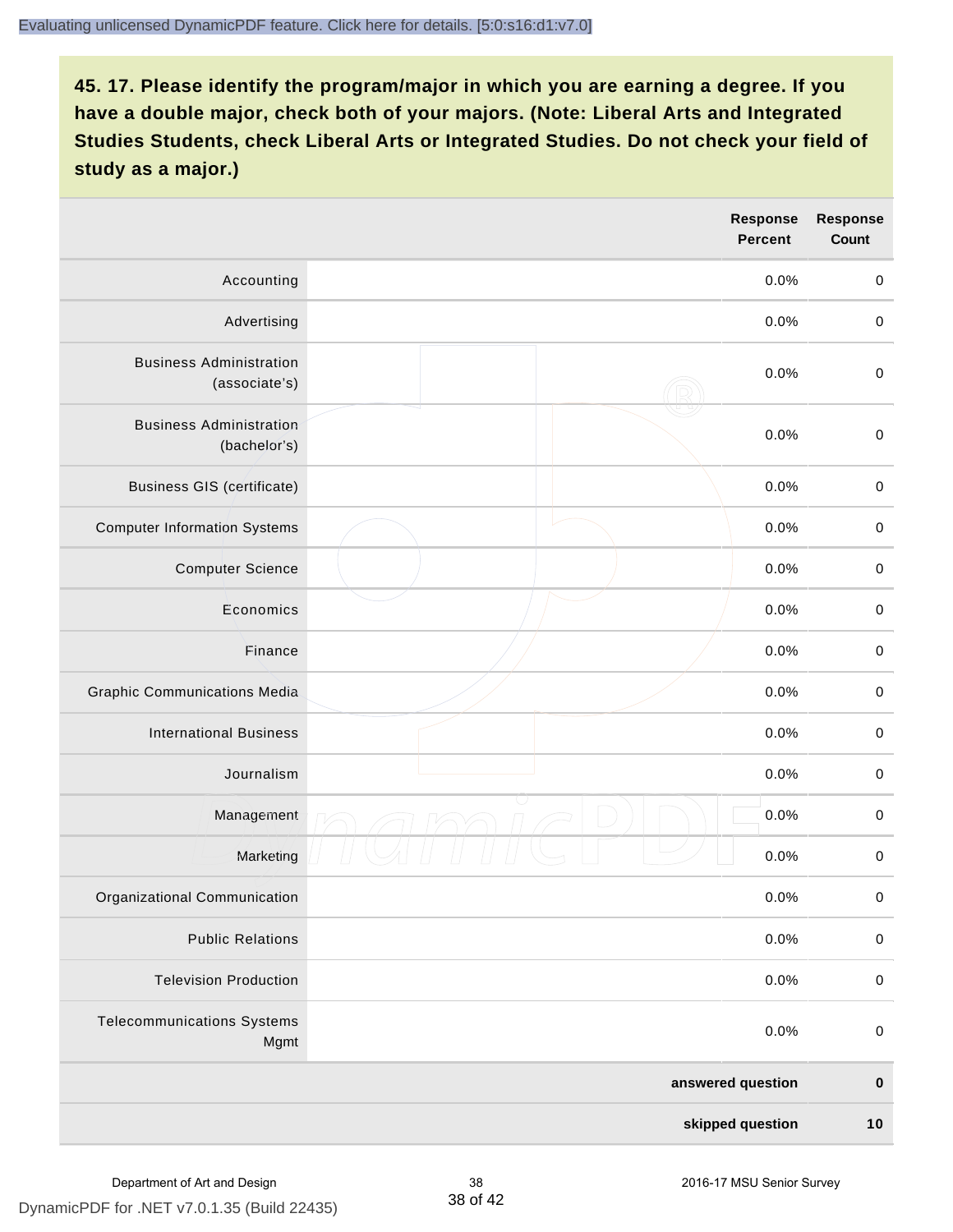| <b>Career &amp; Technical Education</b><br>(associate's) | 0.0%              | $\pmb{0}$   |
|----------------------------------------------------------|-------------------|-------------|
| <b>Career &amp; Technical Education</b><br>(bachelor's)  | 0.0%              | $\mathbf 0$ |
| <b>Criminal Justice</b>                                  | 0.0%              | $\pmb{0}$   |
| <b>Elementary School Education</b>                       | 0.0%              | $\pmb{0}$   |
| Health & Physical Education                              | 0.0%              | $\pmb{0}$   |
| Interdisciplinary Early Childhood<br>Education           | 0.0%              | $\pmb{0}$   |
| Learning & Behavior Disorders                            | 0.0%              | $\pmb{0}$   |
| <b>Middle School Education</b>                           | 0.0%              | $\pmb{0}$   |
| <b>Recreation &amp; Leisure Services</b>                 | 0.0%              | $\pmb{0}$   |
| Social Work                                              | 0.0%              | $\pmb{0}$   |
| Youth & Nonprofit Leadership                             | 0.0%              | $\mathbf 0$ |
| Art                                                      | 0.0%              | $\pmb{0}$   |
| Creative Writing (BFA)                                   | 0.0%              | $\pmb{0}$   |
| English                                                  | 0.0%              | $\pmb{0}$   |
| English Education (TESOL)                                | 0.0%              | $\pmb{0}$   |
| Philosophy                                               | 0.0%              | 0           |
| <b>International Affairs</b>                             | 0.0%              | $\pmb{0}$   |
| <b>Political Science</b>                                 | 0.0%              | $\pmb{0}$   |
| <b>Public Administration</b>                             | 0.0%              | $\pmb{0}$   |
|                                                          | answered question | $\pmb{0}$   |
|                                                          | skipped question  | 10          |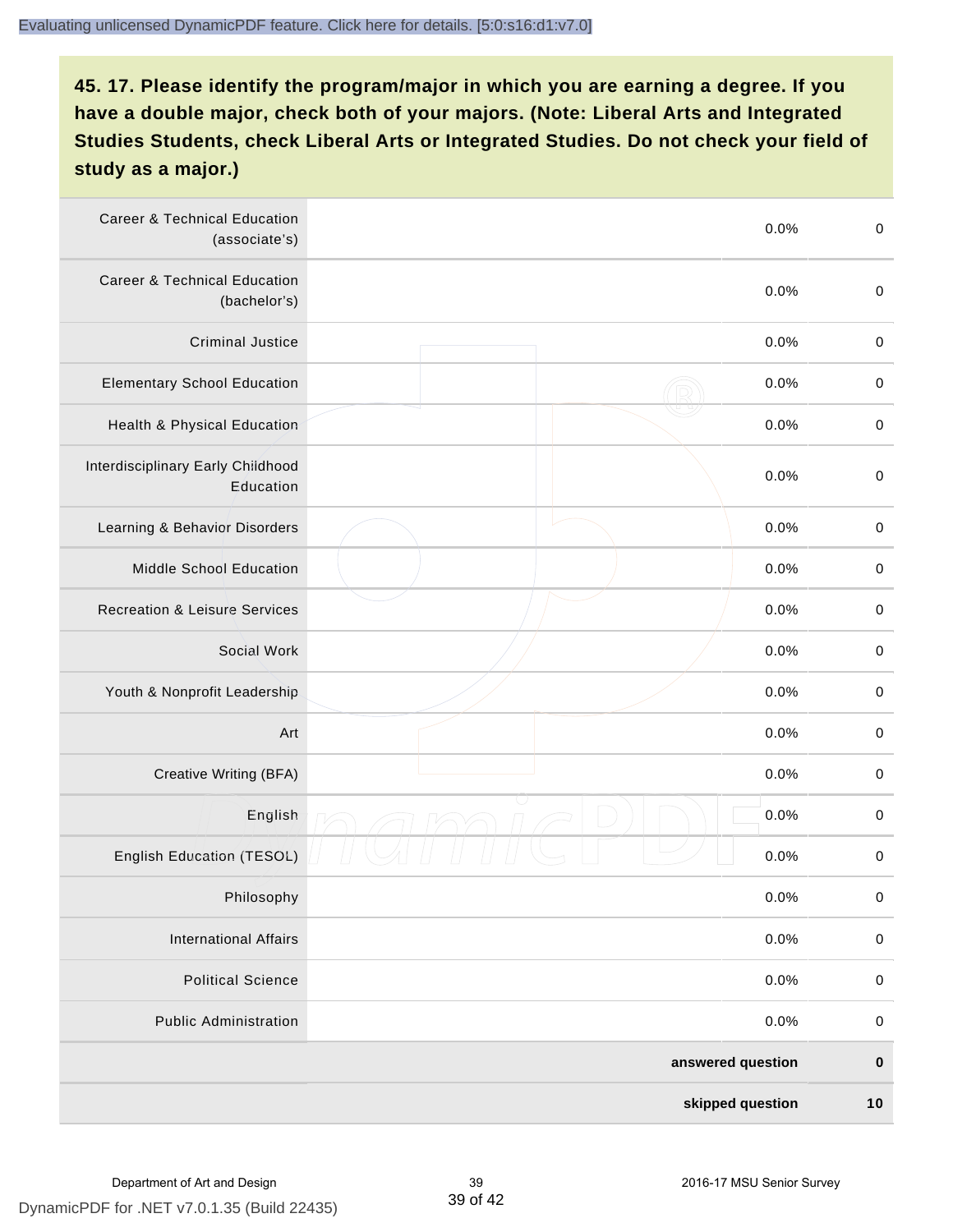| Sociology                                     | 0.0%               | $\mathbf 0$         |
|-----------------------------------------------|--------------------|---------------------|
| History                                       | 0.0%               | $\mathbf 0$         |
| <b>Liberal Arts</b>                           | 0.0%               | $\pmb{0}$           |
| French                                        | 0.0%               | $\pmb{0}$           |
| German                                        | 0.0%               | $\mathbf 0$         |
| Japanese                                      | 0.0%               | $\pmb{0}$           |
| Spanish                                       | 0.0%               | $\mathbf 0$         |
| Music                                         | 0.0%               | $\mathbf 0$         |
| <b>Music Business</b>                         | 0.0%               | $\pmb{0}$           |
| Psychology                                    | 0.0%               | $\mathbf 0$         |
| Theatre                                       | 0.0%               | $\mathbf 0$         |
| Biology                                       | 0.0%               | $\mathbf 0$         |
| Wildlife & Conservation Biology               | 0.0%               | $\mathbf 0$         |
| Chemistry                                     | 0.0%               | $\pmb{0}$           |
| <b>Applied Physics</b>                        | 0.0%<br>$\bigcirc$ | $\mathbf 0$         |
| <b>Engineering Physics</b>                    | 0.0%               | $\mathbf 0$         |
| Physics                                       | 0.0%               | $\mathsf{O}\xspace$ |
| Geosciences                                   | 0.0%               | $\mathbf 0$         |
| Civil Engineering Technology<br>(associate's) | 0.0%               | $\pmb{0}$           |
| Civil Engineering Technology<br>(bachelor's)  | 0.0%               | $\mathbf 0$         |
|                                               | answered question  | $\pmb{0}$           |
|                                               | skipped question   | $10$                |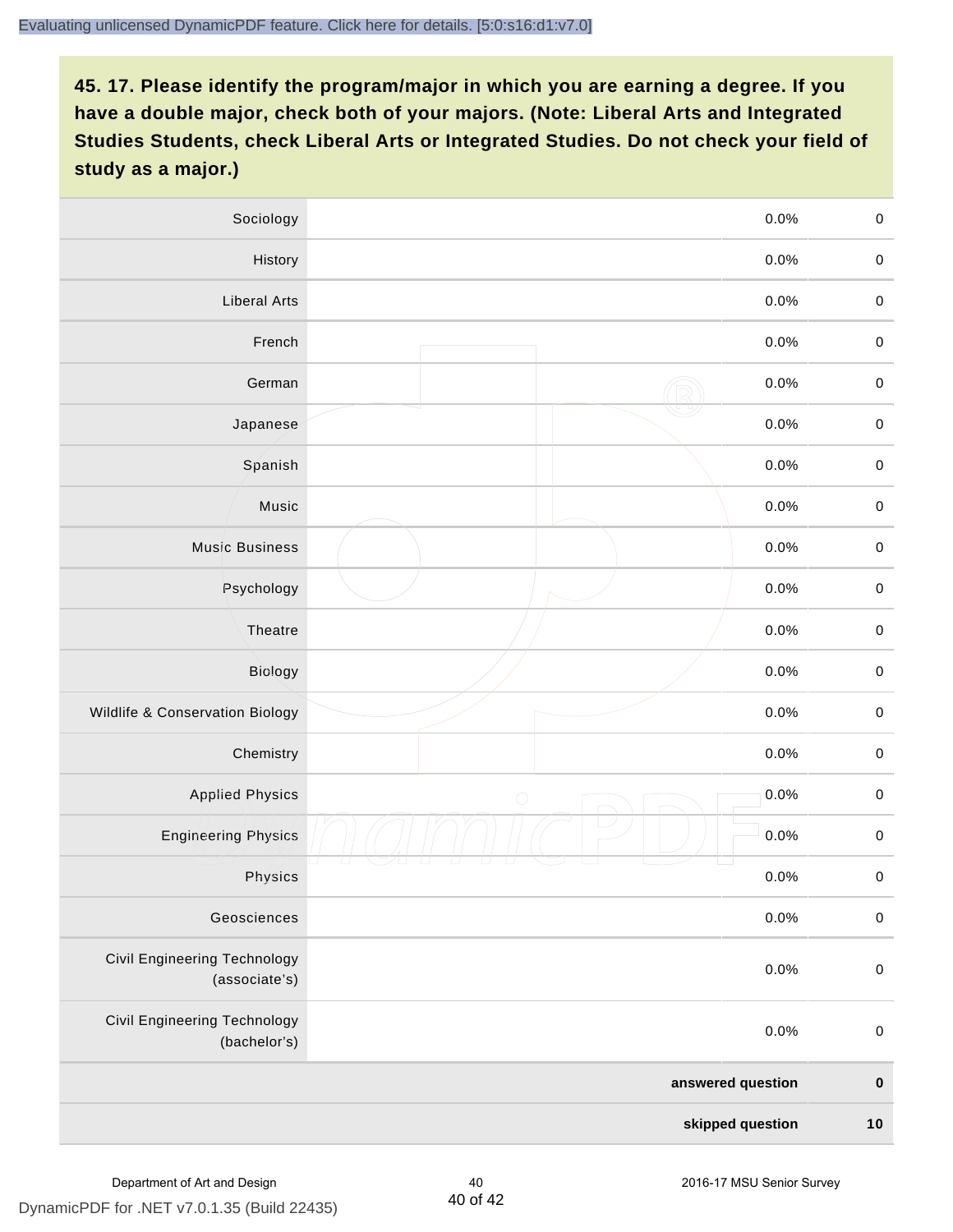| <b>Electromechanical Engineering</b><br>Technology | 0.0%              | $\mathbf 0$ |
|----------------------------------------------------|-------------------|-------------|
| <b>Engineering Graphics &amp; Design</b>           | 0.0%              | $\mathbf 0$ |
| <b>Interior Design</b>                             | 0.0%              | $\pmb{0}$   |
| <b>Manufacturing Technology</b>                    | 0.0%              | $\pmb{0}$   |
| Occupational Safety and Health                     | 0.0%              | $\pmb{0}$   |
| <b>Industrial Technology</b><br>(associate's)      | 0.0%              | $\pmb{0}$   |
| <b>Mathematics</b>                                 | 0.0%              | $\pmb{0}$   |
| <b>Telecommunications Systems</b><br>Mgmt          | 0.0%              | $\pmb{0}$   |
| Agricultural Science & Technology<br>(associate's) | 0.0%              | $\mathbf 0$ |
| Agricultural Science (bachelor's)                  | 0.0%              | $\mathbf 0$ |
| Animal Technology/Animal-Equine                    | 0.0%              | $\pmb{0}$   |
| Animal Technology/Vet Tech,<br>Pre-Vet             | 0.0%              | $\pmb{0}$   |
| <b>Athletic Training</b>                           | 0.0%              | $\pmb{0}$   |
| <b>Communication Disorders</b>                     | 0.0%              | $\pmb{0}$   |
| <b>Exercise Science</b>                            | 0.0%              | $\pmb{0}$   |
| Nursing                                            | 0.0%              | $\pmb{0}$   |
| Nursing/RN to BSN                                  | 0.0%              | $\pmb{0}$   |
| Nutrition, Dietetics, & Food Mgmt                  | 0.0%              | $\,0\,$     |
|                                                    | answered question | $\pmb{0}$   |
|                                                    | skipped question  | $10$        |